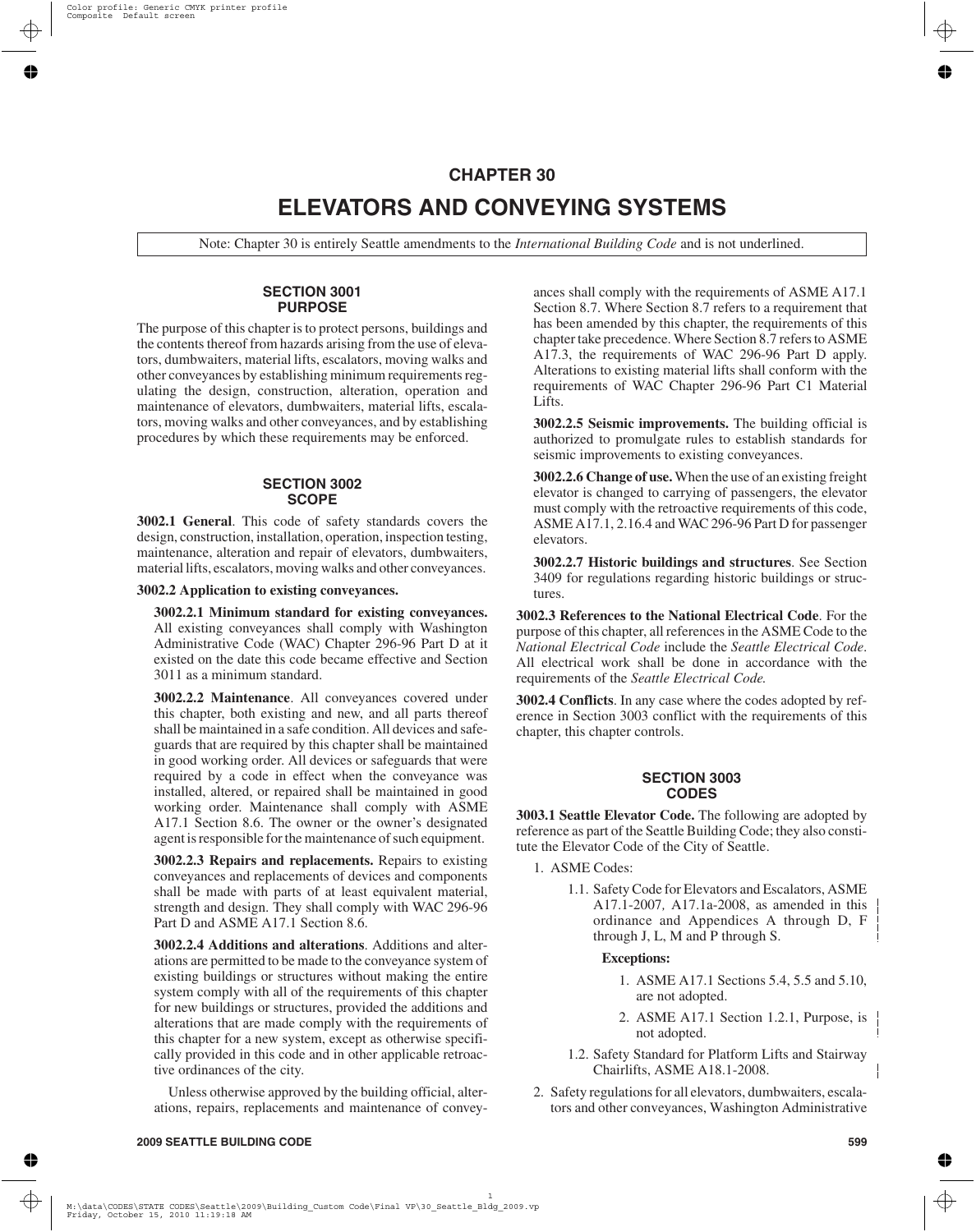Code Chapter 296-96 at it existed on the date this code became effective.

**Exception:** The following sections of WAC Chapter 296-96 are not part of the Elevator Code of the City of Seattle:

- 1. Part B, Licenses and Fees for all Elevators, Dumbwaiters, Escalators, and Other Devices.
- 2. Part B-1, Regulations and Fees for All Elevators, Dumbwaiters, Escalators and Other Conveyances
- 3. Part C3, Construction, Operation, Maintenance and Inspection of Private Residence Conveyances for Transporting Property for Residential Use.
- 4. Part C4, Temporary Hoists.
- 5. Part C5, Additional Types of Conveyances.

**3003.2 Licensing.** All persons and firms working on conveyances in Seattle shall comply with RCW Chapter 70.87 and WAC Chapter 296-96.

**3003.3 Administrative rules.** The building official is authorized to adopt by administrative rule, in accordance with Section 104.17, addenda to ASME A17.1-2007 that furthers the intent and purpose of this code, that encourages the use of state of the art technology, materials or methods of construction, and which provides standards that are equal or better than those contained in this code.

# **SECTION 3004 DEFINITIONS**

The following words and terms shall, for the purposes of this section and as used elsewhere in this code, have the meanings shown herein. These definitions are in addition to ASME A17.1 Section 1.3, RCW 70.87, Laws Governing Elevators and Other Lifting Devices, and Chapter 2 of this code.

**ALTERATIONS, REPAIRS AND REPLACEMENTS.** See ASME A17.1 Section 1.3.

**AUTOMATIC ELEVATOR.** A type of elevator that does not require an attendant. All calls are registered by the passengers.  $\Rightarrow$ 

**AUTOMOBILE PARKING ELEVATOR.** An elevator located in either a stationary or horizontally moving hoistway and used exclusively for parking automobiles where, during the parking process, each automobile is moved under its own power onto and off the elevator directly into parking spaces or cubicles in line with the elevator and where no persons are normally stationed on any level except the receiving level.

**CONTROL ROOM.** An enclosed control space outside the hoistway, intended for full bodily entry, that contains the motor controller. The room could also contain electrical or mechanical equipment used directly in connection with the elevator, dumbwaiter, or material lift but not the electric driving machine or the hydraulic machine.

**CONTROL SPACE.** A space outside the hoistway, intended to be accessed with or without full bodily entry, that contains the motor controller. This space could also contain electrical or mechanical equipment used directly in connection with the elevator, dumbwaiter, or material lift but not the electric driving machine or the hydraulic machine.

**CONVEYANCE.** An elevator, accessibility lift, escalator, dumbwaiter, material lift, automobile parking elevator, moving walk or other elevating device.

**CONVEYANCES IN SERVICE.** Units that are in operation, are inspected and certified by the building official for operation.

**CONVEYANCES OUT OF SERVICE.** The use of the unit has been prohibited either temporarily or permanently in accordance with Section 3005 below.

**ENFORCING AUTHORITY.** As used in ASME A17.1 means the building official.

**EXISTING INSTALLATIONS.** All conveyances that have been tested and approved for use by the building official.

**INSPECTOR**. Inspectors employed by the City of Seattle and working under the direction of the building official.

**MACHINE ROOM.** An enclosed machinery space outside the hoistway, intended for full bodily entry, that contains the electric driving machine or the hydraulic machine. The room could also contain electrical and/or mechanical equipment used directly in connection with the elevator, dumbwaiter, or material lift.

**MACHINERY SPACE.** A space inside or outside the hoistway, intended to be accessed with or without full bodily entry, that contains elevator, dumbwaiter, or material lift mechanical equipment, and could also contain electrical equipment used directly in connection with the elevator, dumbwaiter, or material lift. This space could also contain the electric driving machine.

**MATERIAL LIFT**. A fixed, stationary conveyance that:

- 1. Has a car or platform that moves in guides;
- 2. Serves two or more floors or landings of a building or structure;
- 3. Has a vertical rise of at least 30 inches (762 mm) and no more than 60 feet (18 288 mm);
- 4. Has a maximum speed of 50 feet (15 240 mm) per minute;
- 5. Is an isolated, self-contained lift and is not a part of a conveying system;
- 6. Travels in an inclined or vertical, but not horizontal, direction;
- 7. Is operated only by, or under the direct supervision of, an individual designated by the employer; and
- 8. Is installed in a commercial or industrial area, and not in an area that is open to access by the general public.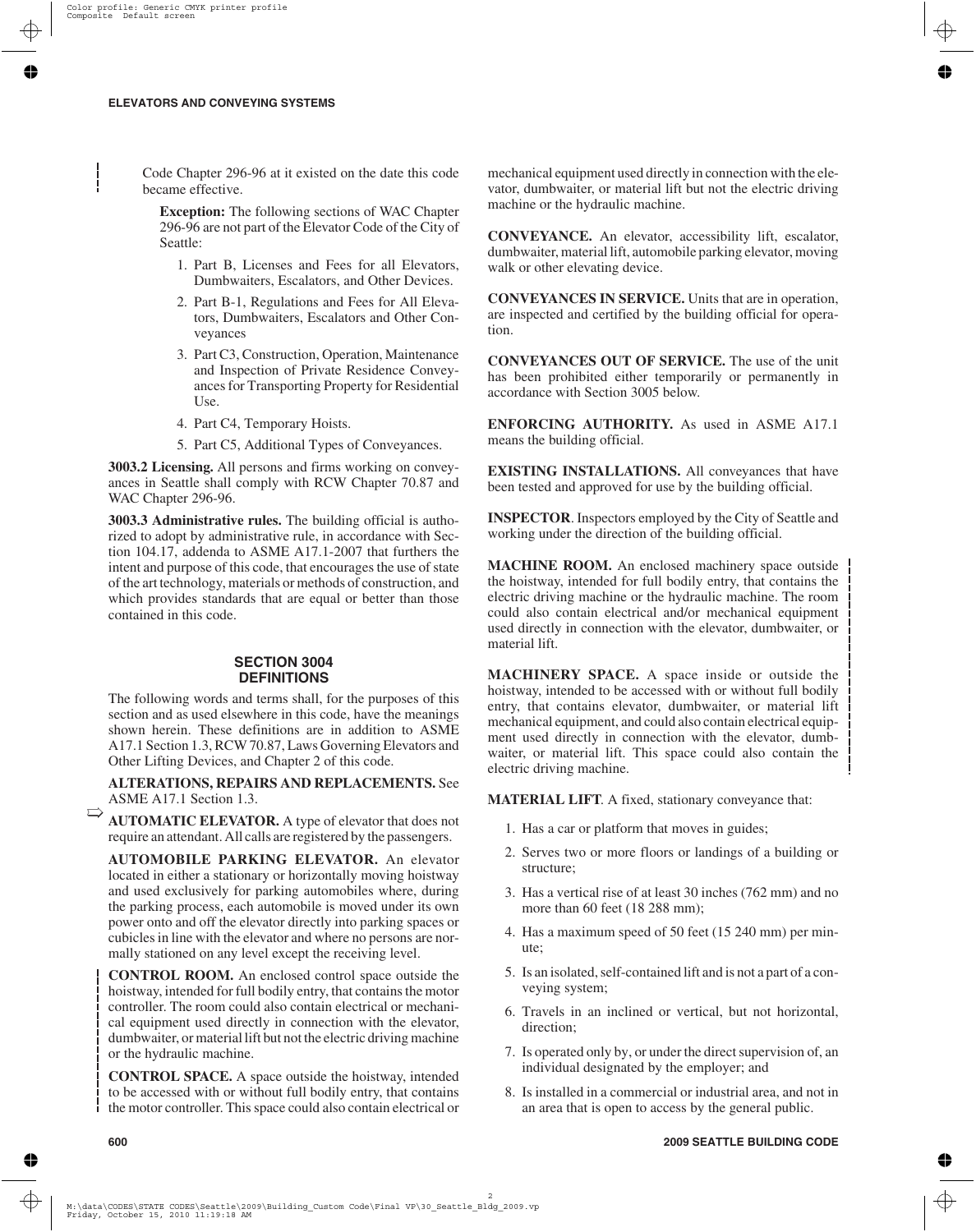## **SECTION 3005 AUTHORITY TO DISCONNECT UTILITIES, TAKE CONVEYANCES OUT OF SERVICE AND INVESTIGATE ACCIDENTS**

**3005.1 Disconnection of utilities**. In addition to the provisions for Emergency Orders provided in Section 102, the building official is authorized to disconnect or order discontinuance of any utility service or energy supply to equipment regulated by this code in cases of emergency or where necessary for safety to life and property. Such utility service shall be discontinued until the equipment, appliances, devices or wiring found to be defective or defectively installed are replaced, repaired, or restored to a safe condition. Proper posting and seals shall be affixed to the equipment to prevent inadvertent use.

**3005.2 Conveyances out of service**. A conveyance shall be taken out of service temporarily after the building official has inspected the unit for proper parking of the car, securing the hoistway openings, and disconnection of power. A seal and tag shall be placed on the equipment to insure against unauthorized use. A conveyance is permitted to remain in a temporarily out-of-service status for a period not to exceed two years, after which time it shall be placed in a permanently out-of-service status.

**Exception:** Elevators that could be returned to service without repair are permitted to remain in a temporary out-of-service status with approval of the building official.

A conveyance shall be placed permanently out of service by landing the car and counterweights and removing the hoisting cables or fluid lines. Conveyances placed in a permanently out-of-service status shall have the hoistway sealed off for fire protection by securing existing doors.

Conveyances in an out-of-service status either temporarily or permanently are permitted to be placed back into service and classified as an existing installation unless determined to be hazardous by the building official. Requirements in effect at that time must be completed before certification and use. No installation or reconnection of hydraulic elevators powered by city water pressure is permitted.

**3005.3 Report and investigation of accidents**. The owner or the owner's authorized agent shall promptly notify the building official of each accident involving a conveyance that requires the service of a physician or results in a disability exceeding one day, and shall afford the building official every facility for investigating and inspecting the accident. The building official shall without delay, after being notified, make an inspection and shall place on file a full and complete report of the accident. The report shall give in detail all material facts and information available and the cause or causes, so far as they can be determined. The report shall be open to public inspection at all reasonable hours. If an accident involves the failure or destruction of any part of the construction or the operating mechanism of a conveyance, the use of the conveyance is forbidden until it has been made safe, it has been reinspected and any repairs, changes, or alterations have been approved by the department, and a permit has been issued by the building official. The

removal of any part of the damaged construction or operating mechanism from the premises is forbidden until the building official grants permission to do so.

## **SECTION 3006 INSTALLATION AND ALTERATION PERMITS**

**3006.1 Installation permits**. A permit issued by the building official is required to install any elevator, escalator, dumbwaiter, automobile parking elevator, material lift, or moving walk or other conveyance. A separate permit shall be obtained for each conveyance installed regardless of location and/or contract arrangements.

**3006.2 Alteration/repair permits**. A permit is required to make any alterations to existing elevators, escalators, dumbwaiters, automobile parking elevators, material lifts, moving walks or other conveyances. A separate permit shall be obtained for each conveyance altered or relocated regardless of location and/or contract arrangements.

#### **Exceptions:**

- 1. Permits for repairs required by inspection reports are permitted to be combined for a single building.
- 2. The building official is permitted to issue a single permit for minor alterations to more than one conveyance that do not require individual retesting of each conveyance.
- 3. No permit shall be required for ordinary repairs made with parts of the same materials, strength and design normally necessary for maintenance.

**3006.3 Temporary use permits.** The building official is permitted to issue a temporary use permit for a period not to exceed 60 days to allow completion of installation and passing of the final inspection. Temporary use permits may be renewed by the building official. If, at any time during the period of temporary use, the building official determines that the building owner is not making adequate progress toward completion of the installation and passing of the final inspection, the building official is permitted to withdraw the temporary use permit on 7 days notice. The building official is authorized to forbid further use of the conveyance until a Certificate of Inspection is obtained. If any conveyance is found to be unsafe or fails to comply with a notice of correction, the building official is authorized to revoke the temporary use permit.

**3006.4 Expiration, renewal and revocation of permits**. Sections 106.9 through 106.12 apply to permits required by this chapter.

## **SECTION 3007 PLANS AND SPECIFICATIONS**

**3007.1 Permit drawings.** Two sets of drawings shall be submitted with applications for installations of new elevators, escalators, dumbwaiters, automobile parking elevators, material lifts moving walks and other conveyances.

➱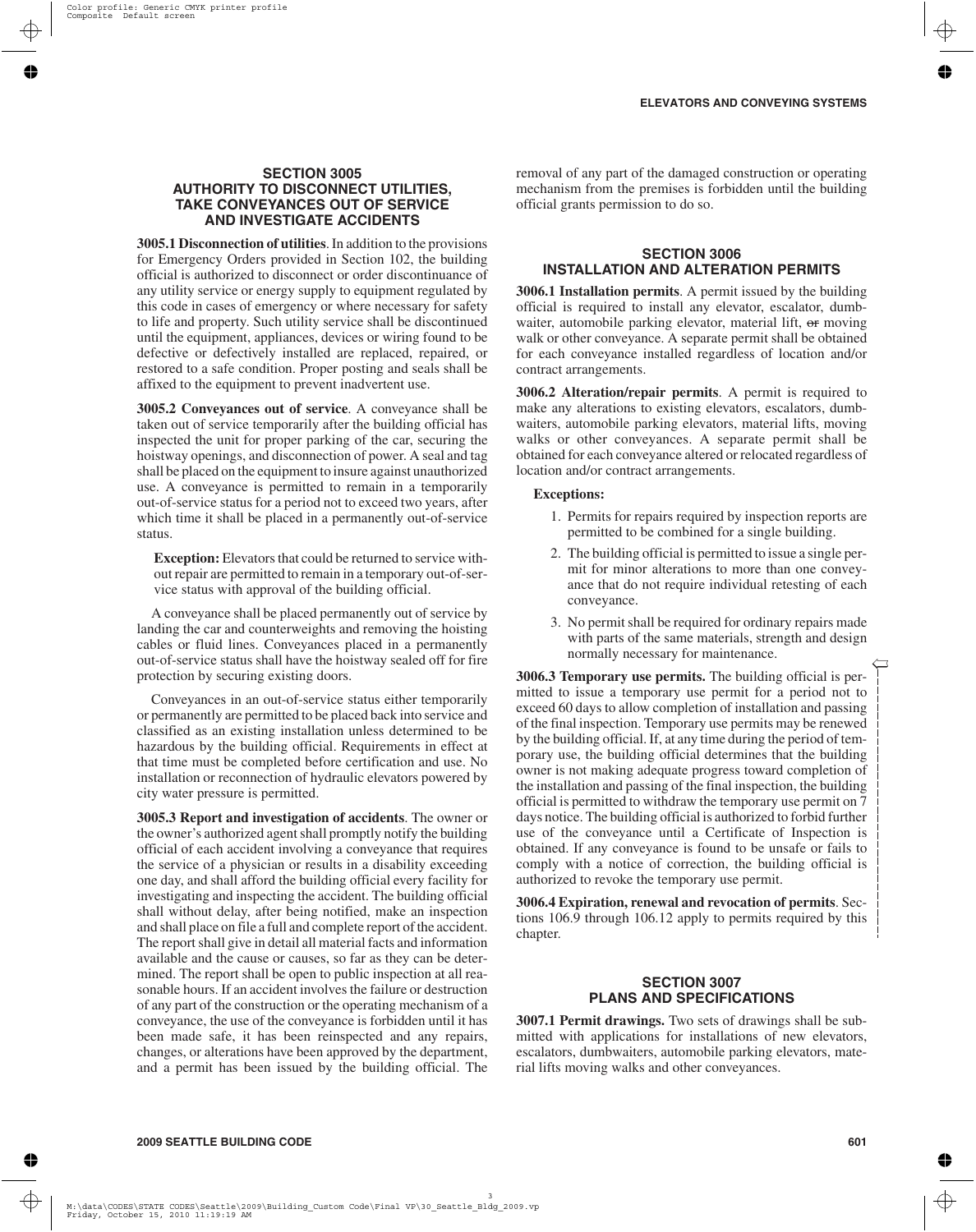The drawings shall show beams, attachments, loads and reactions, and shall bear the seal of a structural engineer licensed under the laws of Washington State. The *structural engineer in responsible charge* for the building shall review the drawings and forward them to the building official with a notation indicating that the drawings have been reviewed and been found to be in general conformance to the design of the building.

**Exception:** An engineer's stamp is not required for hydraulic elevators.

**3007.2 Amendments to the permit.** If changes to the *approved* work are made during construction, approval of the building official shall be obtained prior to execution. The inspector may approve minor changes for work that will not reduce the structural strength or fire and life safety of the structure. The inspector shall determine if it is necessary to revise the *approved* construction documents. No changes that are subject to special inspection required by Chapter 17 shall be made during construction unless approved by the building official. If revised plans are required, changes shall be shown on two sets of plans that shall be submitted to and approved by the building official, accompanied by fees specified in the Fee Subtitle prior to occupancy. All changes shall conform to the requirements of this code and other pertinent laws and ordinances and other issued permits.

#### **SECTION 3008 REQUIRED INSTALLATION INSPECTIONS**

**3008.1 Installation inspections.** It is the duty of the person doing the work authorized by a permit to notify the building official that such work is ready for inspection.

It is the duty of the person requesting any inspections required by this chapter to provide access to and means for proper inspection of such work.

Final inspection shall be called for by the applicant when the work described on the permit has been completed, and when ready for testing with weights and instruments, as needed. A final inspection is required after all wiring has been completed and all permanent fixtures such as switches, outlet receptacles, plates, lighting fixtures and all other equipment has been properly installed and the hoistway and machine rooms are properly completed.

### **SECTION 3009 CERTIFICATES OF INSPECTION AND OPERATION**

**3009.1 Certificates required.** It is a violation of this code to operate any elevator, escalator, dumbwaiter, automobile parking elevator, material lift, moving walk or other conveyance without a Certificate of Inspection or authorization of temporary use issued by the building official. A certificate of inspection shall be issued following an inspection by the building official showing that the conveyance has been found to be in safe operating condition and applicable fees for inspection time, as set forth in the Fee Subtitle, have been paid. The certificate is valid until 45 days after the next inspection or until the certificate is withdrawn, whichever comes first.

If any conveyance is found to be unsafe or fails to comply with a notice of correction, the building official is authorized to withdraw the certificate of inspection.

**3009.2 Periodic inspections.** The building official shall cause inspections to be made of every conveyance at intervals of 12 months or as soon thereafter as is practical. The inspector shall file a full and correct report on each conveyance with the building official that shall note any code violations, corrections required and the general condition of the conveyance.

**3009.3 Inspection report by building official.** After each required inspection of a conveyance the building official shall mail a copy of the inspection report to the owner of the conveyance inspected. If inspection shows a conveyance to be in violation of the requirements of this chapter, the building official shall issue a notice in writing listing the corrections to be made to the conveyance that are necessary to bring it into compliance with this chapter and is authorized to order the operation thereof discontinued until the corrections are made.

**3009.4 Inspections, tests and test reports.** Reports of required tests shall be submitted to the owner and to the building official on forms furnished by the building official. Performance of required tests and their cost shall be the responsibility of the owner. Identification of conveyances shall be noted by use of assigned city numbers.

## **SECTION 3010 REQUIREMENTS FOR OPERATION AND MAINTENANCE**

**3010.1 Responsibility for operation and maintenance.** The owner is responsible for the safe operation and maintenance of each device regulated by this chapter. The installation of pipes, ducts, conduits, wiring and the storage of materials not required for the operation of the elevator is prohibited in machine rooms and hoistways. See Section 3022. Sidewalk elevators in public places are also subject to the requirements of Title 15, Seattle Municipal Code, Street and Sidewalk Use, as amended. See Part 8 of ASME A17.1 for requirements for operation and maintenance.

## **SECTION 3011 RETROACTIVE REQUIREMENTS FOR EXISTING INSTALLATIONS**

**3011.1 General.** Existing conveyances shall be made to comply with WAC 296-96 Part D, Regulations for Existing Elevators, Dumbwaiters, and Escalators and the provisions of this section.

**3011.2 Doors to elevator and dumbwaiter machine rooms.** Doors to elevator and dumbwaiter machine rooms, control rooms and machinery spaces shall be self-closing and self-locking. The lock shall be a spring-type lock arranged to permit the door to be opened from the inside without a key, incapable of being left in the unlocked position, and accessible only by a key from the outside.

**3011.3 Key retainer box.** A key retainer box locked and keyed to the standard City access key for elevator access and opera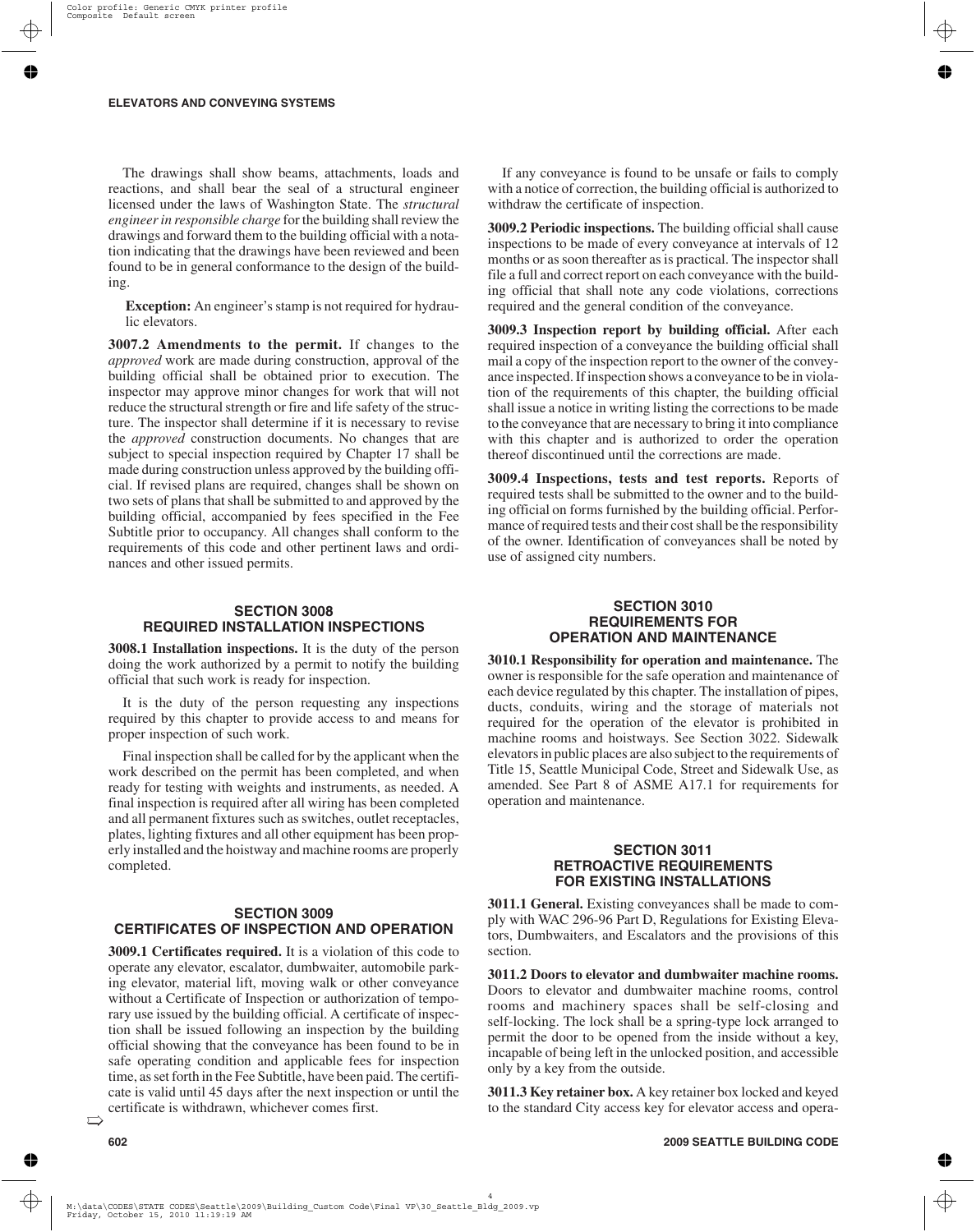tion keys shall be provided. The key retainer box shall meet the following standards:

- 1. Dimensions 8 inches high, 6 inches wide, 1 inch deep.
- 2. Material 16 gauge steel welded.
- 3. Color red (unless located in the main lobby above the hall call button, 6 feet nominal above the floor).
- 4. Labeling "FOR FIRE DEPARTMENT USE."
- 5. Lock Ace one-inch cylinder cam lock key #39504.

The key retainer box is to be installed at the designated recall floor above the Phase I recall switch or in the main lobby above the hall call button when no recall feature exists. The key retainer box is to be mounted 6 feet nominal above the floor. The building official is permitted to approve other locations upon request.

Key retainer boxes are permitted to comply with Section 3016.9 as an alternative to complying with this section.

**3011.4 Elevator access keys.** Keys for access to and for the operation of elevating equipment shall be tagged and retained in the key retainer box. The key retainer box shall contain fire emergency service keys (Phase I and II, one key for each switch) and keys for any of the following that are in the building:

- 1. Machine room door;
- 2. Secondary level door;
- 3. Pit door;
- 4. Roof door;
- 5. Independent, hospital emergency and/or attendant operation;
- 6. Hoistway access;
- 7. Mechanical hoistway access devices (broken arm, lunar, etc.);
- 8. Miscellaneous switches with locks;
- 9. Fire alarm panel room;
- 10. Sprinkler valve control room.

**3011.5 Dumbwaiter machinery access.** Access doors to dumbwaiter machinery space shall be provided with electric contacts and labeled on the exterior side "DANGER - DUMB-WAITER MACHINE" in one-inch letters.

**3011.6 Machine space lighting and receptacles.** Permanent electric lighting shall be provided in all machine rooms and machinery spaces. The illumination shall be not less than 10 foot-candles (108 lux) at the floor level. The lighting control switch shall be located within easy reach of the access to the room or space. Where practicable, the light control switch shall be located on the lock-jamb side of the access door. Where practical, elevator pits and machine rooms shall be provided with an electrical receptacle.

**3011.7 Access to terminal landings.** Mechanical access to terminal landings of elevator hoistways shall be provided in accordance with WAC 296-96-23162 (1).

**3011.8 Wall covering material for passenger cars.** All materials exposed to the car interior and the hoistway shall be metal or shall conform to the following:

(1) Materials in their end use configuration, other than those covered by paragraph (2) below, shall conform to the following requirements, based on the tests conducted in accordance with the requirements of ASTM E 84, ANSI/UL 723 or NFPA 252:

(a) flame spread rating of 0 to 75;

(b) smoke development of 0 to 450.

- (2) Napped, tufted, wove, looped, and similar materials in their end use configuration on car enclosure walls shall have a flame spread rating of 0-25.
- (3) Padded protective linings, for temporary use in passenger cars during the handling of freight, shall be of materials conforming to either paragraph (1) or (2) above. The protective lining shall clear the floor by not less than 4 inches (102 mm).
- (4) Floor covering, underlayment, and its adhesive shall have a critical radiant flux of not less than 0.45 W/cm<sup>2</sup> as measured by ASTM E 648. Floor finish materials of a traditional type such as wood, vinyl, linoleum and terrazzo are permitted to be used.

**Exception:** Handrails, operating devices, ventilating devices, signal fixtures, audio and visual communication devices, and their housings are not required to comply with this Section 3011.8.

**3011.9 Control and operating circuits and overcurrent protection**. Overcurrent protection shall be maintained in accordance with *1984 National Electrical Code* Section 620-61.

### **3011.9.1 Control and operating circuits.**

#### **3011.9.1.1 Electric elevators.**

1. For electric elevators, the normal and final terminal stopping device shall not control the same controller switches unless two or more separate and independent switches are provided, two of which shall be closed to complete the driving-machine motor-and-brake circuit in either direction of travel. Where a two- or three-phase alternating current driving-machine motor is used, these switches shall be of the multipole type.

The control shall be so designed and installed that a single ground or short circuit may permit either, but not prevent both, the normal and final stopping device circuits from stopping the car.

- 2. In the design and installation of the control and operating circuits in electric elevators, the following requirements shall be met:
	- 2.1. If springs are used to actuate switches, contactors or relays to break the circuit to stop an elevator at the terminal landings, they shall be of the compression type.
	- 2.2. The completion or maintenance of an electric circuit shall not be used to interrupt the power to the elevator driving-machine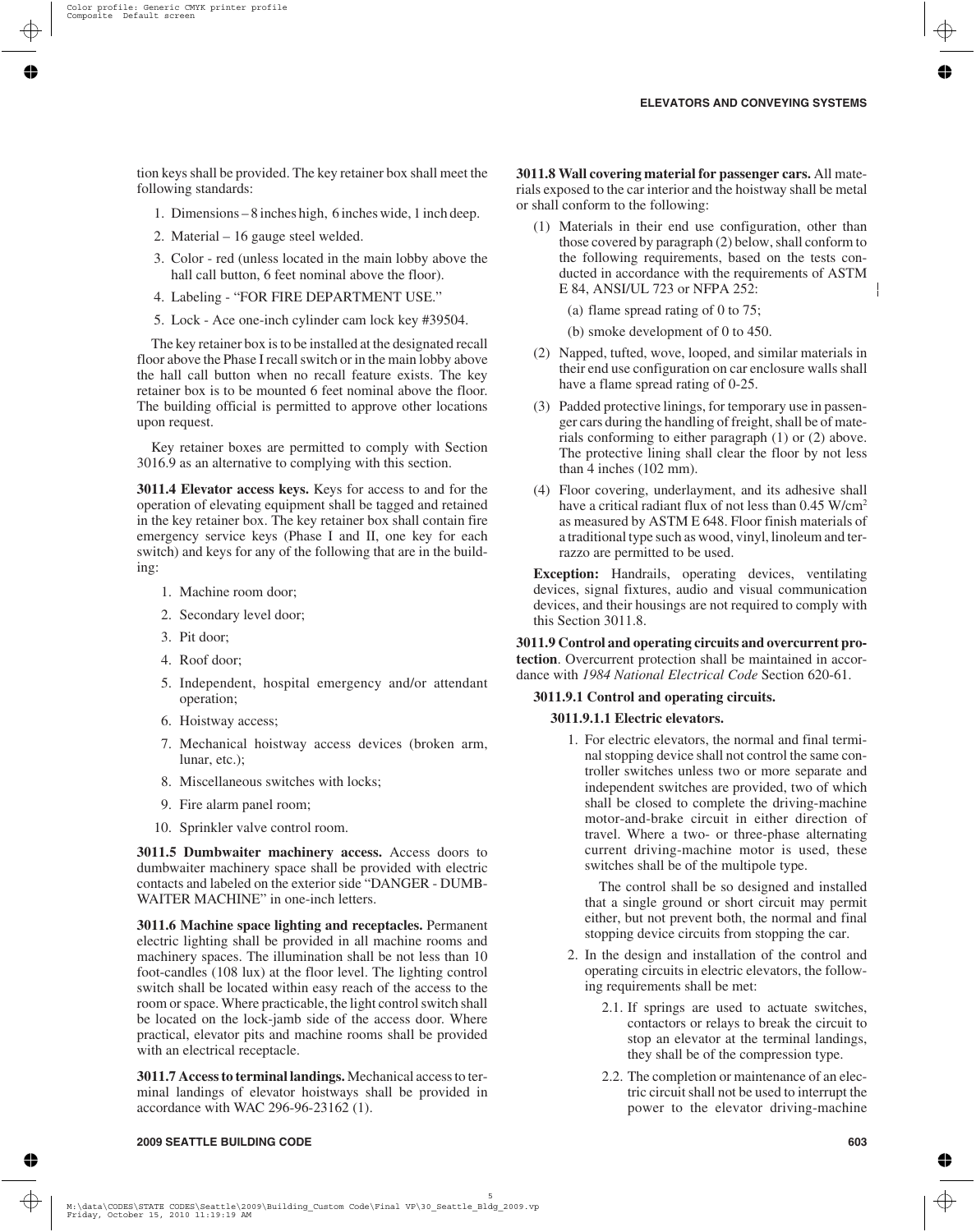motor or brake at the terminal landings, nor to stop the car when the emergency stop switch is opened or any of the electrical protective devices operate.

> **Exception:** The requirements of this rule do not apply to dynamic braking, nor to speed control switches.

- 2.3. The failure of any single magnetically operated switch, contactor or relay to release in the intended manner, or the failure of any static control device to operate as intended, or the occurrence of a single accidental ground, shall not permit the car to start or run if any hoistway door interlock is unlocked or if any hoistway door or car door or gate electric contact is not in the closed position.
- 2.4. If generator-field control is used, means shall be provided to prevent the generator from building up and applying sufficient current to the elevator driving-machine motor to move the car if the elevator motor control switches are in the "OFF" position. The means used shall not interfere with maintenance of an effective dynamic-braking circuit during stopping and standstill conditions.
- 2.5. The control circuits shall be so designed and installed that the car speed in the down direction with rated load in the car, under normal operating conditions with the power supply on or off does not exceed governor tripping speed or 125 percent of rated speed, whichever is less.
- 3. Elevators with driving motors employing static control without motor generator sets shall conform to the following requirements:
	- 3.1. Two devices shall be provided to remove power independently from the driving-machine motor. At least one device shall be an electromechanical contactor.
	- 3.2. The contactor shall be arranged to open each time the car stops.
	- 3.3. The contactor shall open the drivingmachine brake circuit.
	- 3.4. An additional contactor shall be provided to also open the driving-machine brake circuit. This contactor is not required to have contacts in the driving-machine motor circuit.
	- 3.5. The electrical protective devices required by Rule 210.2 of ASME A17.1d-1986 shall control the solid state device and both contactors.

**Exception:** Leveling can take place with power opening of doors and gates as restricted by the requirements of Rules 112.2a(1) and 112.2b(1) of ASME A17.1d-1986.

3.6. After each elevator stop, the car shall not respond to a signal to start unless both contactors are in the de-energized position.

> **Exception:** Elevators employing alternating-current hoist motors driven from a direct-current source through a static inverter.

- 4. Elevators employing alternating-current driving motors driven from a direct-current power source through a static inverter shall conform to the following requirements:
	- 4.1. Two separate means shall be provided to independently inhibit the flow of alternating current through the solid state devices that connect the direct-current power source to the alternating-current driving motor. At least one of the means shall be an electromechanical relay.
	- 4.2. The relay shall be arranged to open each time the car stops.
	- 4.3. The relay shall cause the driving-machine brake circuit to open.
	- 4.4. An additional contactor shall be provided to also open the driving-machine brake circuit. This contactor is not required to have contacts in the driving-machine motor circuit.
	- 4.5. The electrical protective devices required by Rule 210.2 of ASME A17.1d-1986 shall control both the means that inhibit the flow of alternating current through the solid state devices and the contactors in the brake circuit.

**Exception:** Leveling can take place with power opening of the doors and gates as restricted by the requirements of Rules 112.2a(1) and 112.2b(1) of ASME A17.1d-1986.

4.6. After each elevator stop, the car shall not respond to a signal to start unless the relay that inhibits the flow of alternating current through the solid state devices, and the contactors in the brake circuit, are in the de-energized position.

**3011.9.1.2 Hydraulic elevators.** The design and installation of the control and operating circuits for hydraulic elevators shall conform to the following requirements:

1. Springs, where used to actuate switches, contactors or relays to stop an elevator at the terminals or to actuate electrically operated valves, shall be of the compression type.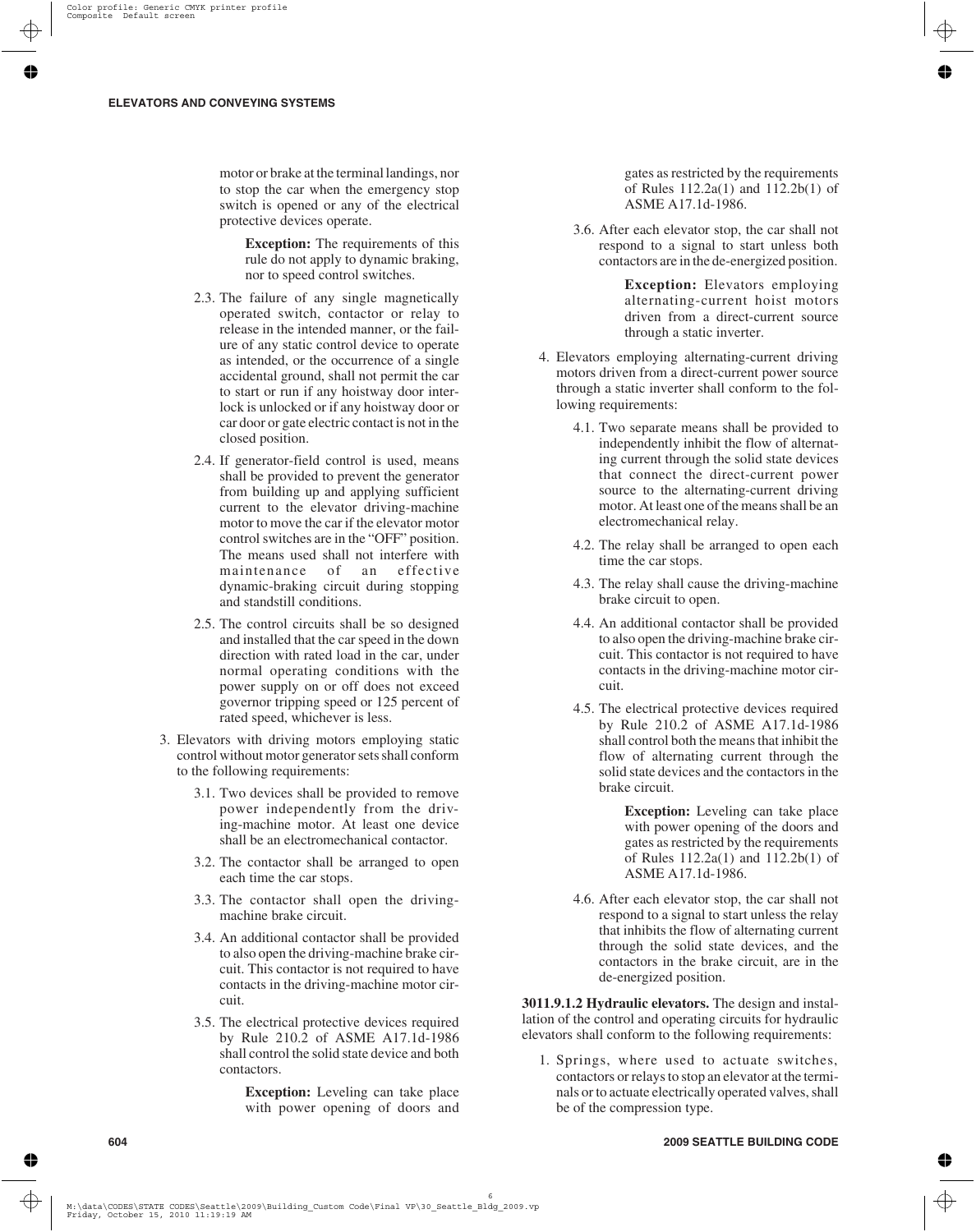- 2. The completion or maintenance of an electric circuit shall not be used to interrupt the power to control-valve-operating magnets nor to the pump driving motor of electro-hydraulic elevators under the following conditions:
	- 2.1. To stop the car at the terminals.
	- 2.2. To stop the car when the emergency-stop switch or any of the electrical protective devices operate.
- 3. The failure of any single magnetically operated switch, contactor or relay to release in the intended manner or the occurrence of a single accidental ground shall not permit the car to start or run if any hoistway door interlock is unlocked or if any hoistway-door or car-door or gate contact is not in the closed position.

**3011.10 Roped hydraulic elevators.** Roped horizontal hydraulic elevators are permitted to continue in service but once taken out of service shall not be reactivated.

**3011.11 Pit Access and equipment.** Access ladders shall be installed in elevator pits deeper than 3 feet.

Pits shall be illuminated by a permanent luminaire that provides not less than 5 foot-candles (54 lux) of illumination at the pit floor. Light bulbs shall be externally guarded to prevent contact and accidental breakage.

Pit light control switches shall be located inside the hoistway of every elevator approximately 48 inches above the threshold, and either within 18 inches of the access door or within reach from the access floor and adjacent to the pit ladder if provided.

Access shall be provided for safe maintenance and inspection of all equipment located in the pit.

**3011.12 Floor numbers.** Elevator hoistways shall have floor numbers not less than 2 inches in height, placed on the walls and/or doors of hoistways at intervals such that a person in a stalled elevator upon opening the car door could determine the floor position.

**3011.13 Car top work light.** A permanently wired work light and outlet shall be installed on top of freight and passenger elevators to provide adequate illumination for inspection and work in the hoistway. The light shall be provided with a non-keyed switch in or adjacent to the fixture. The fixture shall be protected from accidental breakage.

**3011.14 Labeling.** All equipment (disconnect switches, machines and controllers) operating on a voltage in excess of 250 volts shall be labeled for the voltage used in letters  $\frac{3}{4}$ inches high.

**3011.15 Interior alterations.** Alterations or modifications of elevator car interiors shall comply with ASME A17.1, 8.7.2.15.2 (increase or decrease in deadweight of car), Building Code requirements concerning flame spread ratings for wall coverings (see Chapter 8), and lighting requirements of ASME A17.1.

**3011.16 Illumination.** Illumination in the elevator car shall be maintained unless it is turned off manually by the switch in the car. A readily-accessible and labeled toggle-type test switch

shall be provided on the top of the car to cut lighting power manually and test the emergency lighting.

**3011.17 Conveyance number designation.** In any building with more than one elevator, escalator or other type of conveyance a designating number (not less than two inches in height) shall be located at the door of the main entrance lobby, inside the car, on the machine, on the disconnect switch or stop switch, and on escalator upper and lower front plates.

**3011.18 Escalator starting switches.** "Up" and "Down" positions shall be clearly indicated on all starting switches.

**3011.19 Anchorage for elevator equipment.** All elevator equipment, hydraulic or cable type shall be anchored.

**3011.20 Restricted opening of doors.** All existing passenger elevators in Group R-1 hotels and dormitory buildings shall comply with the following.

- 1. When a car is outside the unlocking zone, the hoistway doors or car doors shall be so arranged that the hoistway doors or car doors cannot be opened more than 4 inches (102 mm) from inside the car.
- 2. When the car doors are so arranged that they cannot be opened when the car is outside the unlocking zone, the car doors shall be openable from outside the car without the use of special tools.
- 3. The doors shall be unlocked when the car is within 3 inches (76 mm) above or below the landing and are permitted to be configured to be unlocked up to 18 inches (457 mm) above or below the landing.

## **SECTION 3012 RETROACTIVE REQUIREMENTS FOR EXISTING MATERIAL LIFTS**

**3012.1 General**. Existing material lifts shall be made to comply with the following requirements. (Note: New material lifts shall comply with Section 3013).

**3012.2 Hoistway enclosure gates and doors.** The openings at each material lift landing shall have gates or doors that guard the full width of the opening. A hoistway door shall be vertically sliding, bi-parting, counter-balanced, or horizontally swinging or sliding. Gates and doors shall meet the following requirements:

- 1. A balanced-type, vertically sliding hoistway gate shall extend from not more than 2 inches from the landing threshold to not less than 66 inches above the landing threshold.
- 2. A gate shall be solid or openwork of a design that will reject a ball 2 inches in diameter. A gate shall be located so that the distance from the hoistway face of the gate to the hoistway edge of the landing sill is not more than  $2\frac{1}{2}$ inches. A gate shall be designed and guided so that it will withstand a lateral pressure of one hundred pounds applied at approximately its center without breaking or being permanently deformed and without displacing the gate from its guides or tracks.
- 3. Hoistway gates or doors shall have a combination mechanical lock and electric contact, which shall prevent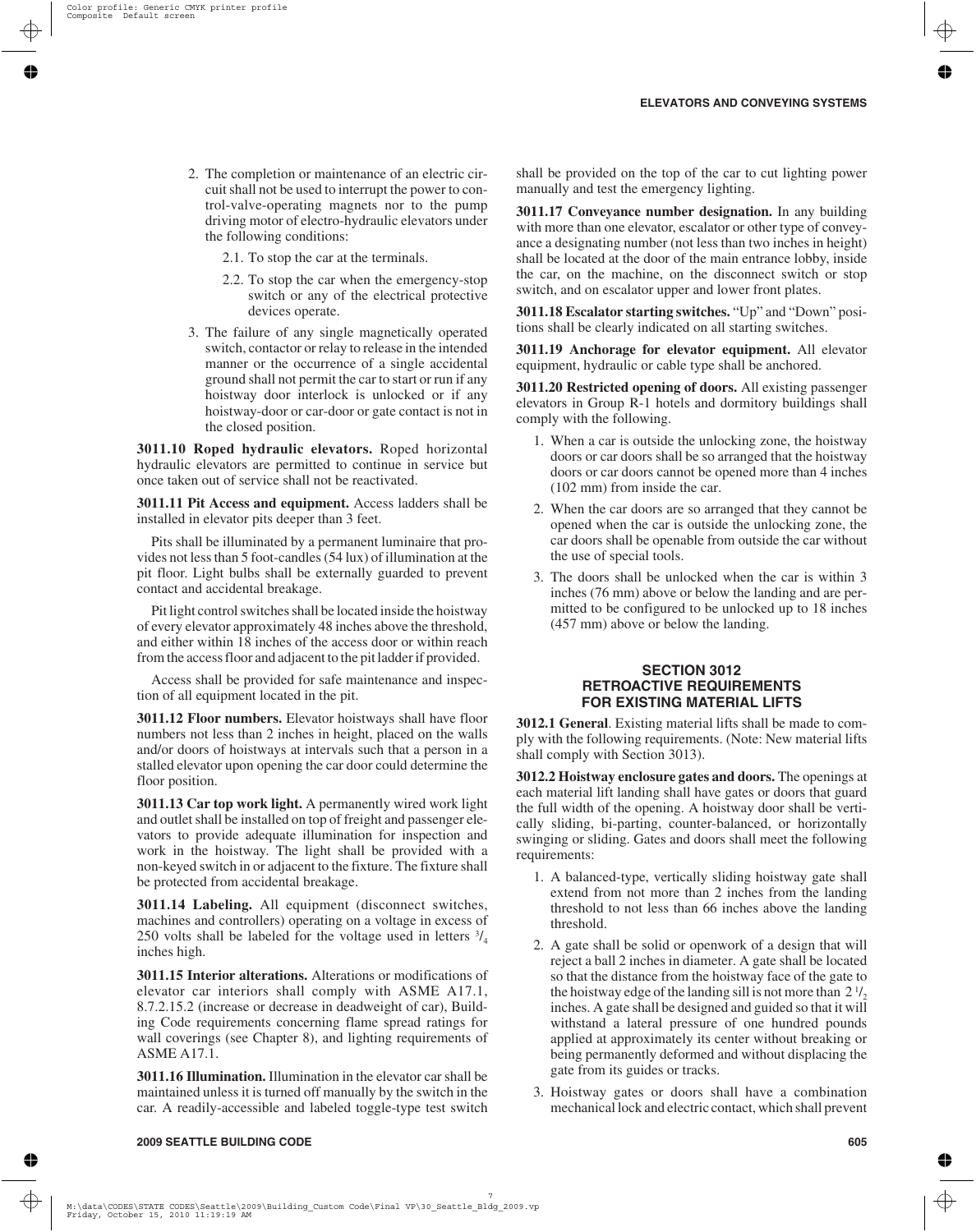operation of the material lift by the normal operating devices unless the door or gate is closed.

## **3012.3 Controls.**

- 1. The control station shall be remotely mounted so that it is inaccessible from the material lift car.
- 2. Controls shall be clearly marked or labeled to indicate the function of control.
- 3. All control stations shall have a stop switch. When opened, the stop switch shall remove the electrical power from the driving machine and brake. The stop switch shall:
	- 3.1. Be manually operated;
	- 3.2. Have red operating handles or buttons;
	- 3.3. Be conspicuously and permanently marked "STOP";
	- 3.4. Indicate the stop and run positions; and
	- 3.5. Be arranged to be locked in the open position.

**3012.4 Capacity posting and no-riders sign.** Each material lift shall have a capacity sign permanently and securely fastened in place in the material lift car and on the landings. The sign shall indicate the rated load of the material lift in pounds. The sign shall be metal with black letters 2 inches high on yellow background.

A sign stating "NO PERSONS PERMITTED TO RIDE THIS DEVICE" shall be conspicuously and securely posted on the landing side of all hoistway gates and doors and in the enclosure of each material lift car. The sign shall be metal with black letters 2 inches high on red background.

# **SECTION 3013 REQUIREMENTS FOR NEW MATERIAL LIFTS**

**3013.1 New material lifts.** New material lifts shall comply with ASME A17.1, Sections 2.7, 2.8 and 3.7. WAC 296–96 Part C1, Minimum Standards for All Material Lifts, as it existed on the date this code became effective, applies to all material lifts as defined in Section 3004.

# **SECTION 3014 EMERGENCY SERVICE FOR ELEVATORS IN EXISTING BUILDINGS - PHASE I RECALL**

**3014**.**1 General.** All existing elevators requiring Phase I recall when installed or under Chapter 93 of the *Seattle Fire Code* shall comply with this section.

# **Exceptions:**

- 1. Elevators that comply with the standards for new installations provided in Section 3018;
- 2. Elevators with less than 25 feet of travel if the building official and the fire code official give written approval; and
- 3. Elevators that comply with ASME A17.1, Rule 211.3a 1984 edition or later and Sections 3014.10 and 3014.11.

**3014.2 Phase I recall keyed switch.** A three-position ("on," "off" and "by-pass") key cylinder switch shall be provided at each designated level within easy line of sight of the elevator controlled by the switch. If additional switches are provided in a central control station they shall be two-position ("off" and "on") key-operated switches.

**3014.3 Keyed cylinder-type switches.** Keyed cylinder-type switches shall comply with the following:

- 1. Keys shall be removable only in the emergency ("on") and normal ("off") positions. Keys shall not be removable in the by-pass position.
- 2. One key shall be provided for each Phase I switch or key cylinder.
- 3. All emergency operation cylinders (Phases I and II) shall be keyed alike but such key shall not be a part of a building master key system.

# **3014.4 Key location.**

- 1. A key box meeting the standards of Section 3011.3 shall be provided at the designated recall floor above the Phase I recall switch. The key box is to be mounted approximately 6 feet above the floor. The building official is permitted to approve other locations upon request.
- 2. When a central control station is provided, an additional set of keys shall be provided and hung in the control station in a location designated by the fire chief. The keys shall be identified by a ring or paddle.

# **3014.5 Key switch functions.**

- 1. The three positions of the switch shall be marked "by-pass," "off" and "on,"
- 2. If the switch is in the "off" position, normal elevator service shall be provided and smoke detectors, if required, shall be functional.
- 3. If the switch is in the "by-pass" position, normal elevator service shall be restored independent of any required smoke detectors.
- 4. If the switch is in the "on" position, the elevators are in Phase I elevator recall mode.

**3014.6 Phase I automatic recall operation.** If the Phase I recall switch is in the emergency ("on") position:

- 1. All cars controlled by this switch that are on automatic service shall return nonstop to the designated level and power-operated doors shall open and remain open.
- 2. A car traveling away from the designated level shall reverse at or before the next available floor without opening its doors.
- 3. A car stopped at a landing shall have the in-car emergency stop switch or in-car stop switch rendered inoperative as soon as the doors are closed and the car starts toward the designated level. A moving car, traveling to or away from the designated level, shall have the in-car emergency stop or in-car stop switch rendered inoperative immediately.
- 4. A car standing at a floor other than the designated level, with doors open and in-car emergency stop switch or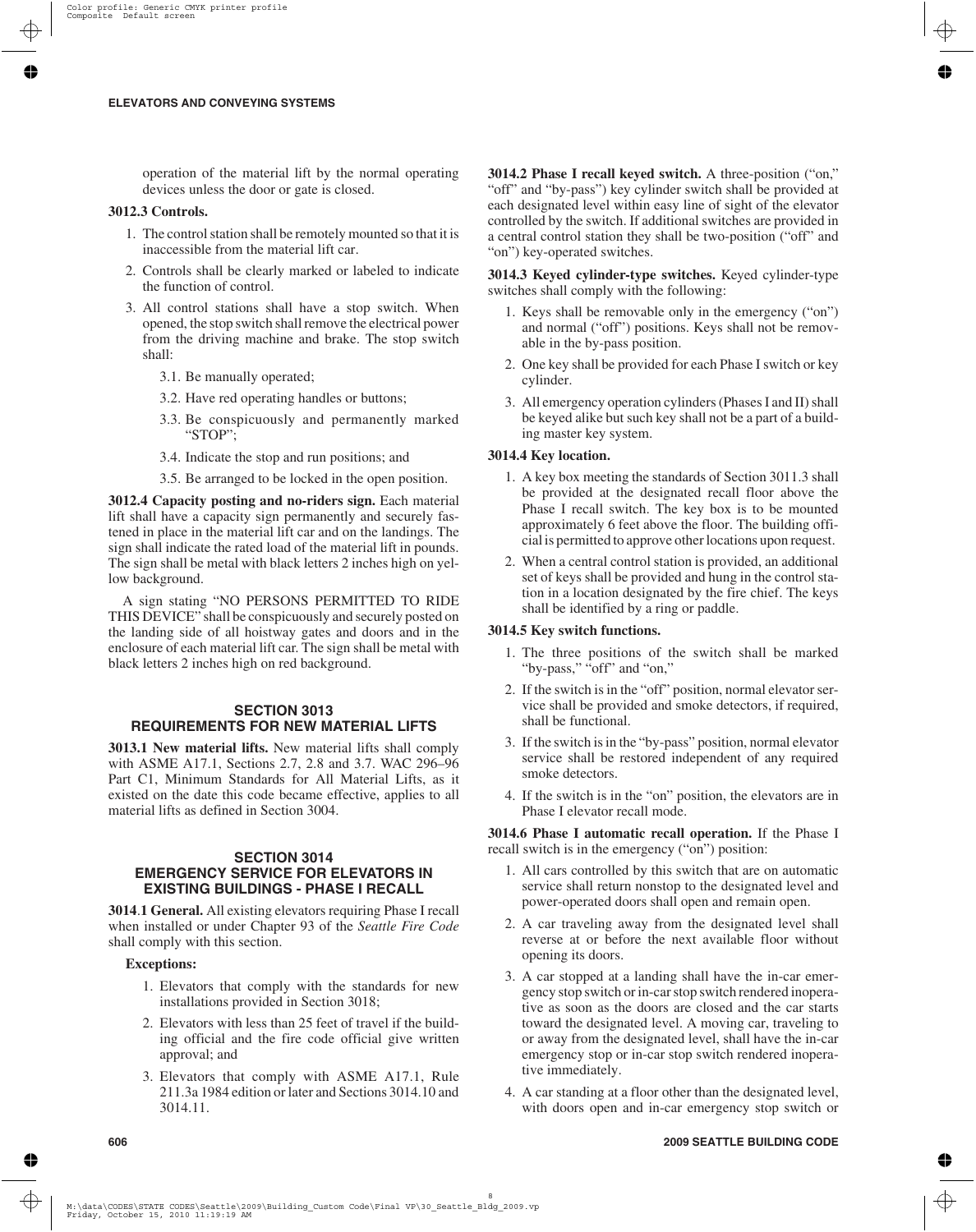in-car stop switch in the run position, shall conform to the following:

- 4.1. Elevators having automatic power-operated horizontally sliding doors shall close the doors without delay and proceed to the designated level;
- 4.2. Elevators having power-operated vertically sliding doors provided with automatic or momentary pressure closing operation in accordance with ASME A17.1 Rule 112.3d 1984 or later edition shall have the closing sequence initiated without delay in accordance with ASME A17.1 Rule 112.3d (1), (2), (3), and (5) 1984 or later edition, and the car shall proceed to the designated level;
- 4.3. Elevators having power-operated doors provided with continuous pressure closing operation per ASME A17.1 Rule 112.3b 1984 or later edition or elevators having manual doors shall conform to the requirements of Section 3014.7. Sequence operation, if provided, shall remain effective.
- 5. Door reopening devices for power-operated doors that are sensitive to smoke or flame shall be rendered inoperative. Mechanically actuated door reopening devices not sensitive to smoke or flame shall remain operative. Car door open buttons shall remain operative. Door closing shall conform to the requirements of ASME A17.1 Rule 112.5 1984 or later edition. Door hold open switches shall be rendered inoperative.
- 6. All car and corridor call buttons and all corridor door opening and closing buttons shall be rendered inoperative. All call register lights and directional lanterns shall be extinguished and remain inoperative. Position indicators, if provided, shall remain in service. All prior registered calls shall be canceled.
- 7. The activation of a smoke detector installed in accordance with Article 93 of the *Seattle Fire Code* in any elevator lobby or associated elevator machine room, other than the designated level, shall cause all cars in all groups that serve that lobby to return nonstop to the designated level. The fire code official is permitted to approve the connection of other detection devices to activate recall. The operation shall conform to the requirements of Phase I emergency recall operation. Whenever new elevator controllers are installed, they shall meet all provisions of the then current building and elevator codes. Newly-installed controllers shall have the capability of selecting alternate recall floors.

**3014.7 Attendant-operated recall operation.** Attendant-operated elevators shall be provided with visible and audible signals that alert the operator to return to the lobby when the car has been recalled under Phase I control.

**3014.8 Dual recall operation.** Elevators arranged for dual operation shall conform to all requirements for automatic operation and attendant operation as applicable.

**3014.9 Inspection/maintenance recall operation.** During inspection operation the audible and visible signals required in Section 3014.7 will be actuated when the car has been recalled

under Phase I control. The car shall remain under the control of the operator and/or car top station until the car is returned to service.

**3014.10 Nurses' preemption.** Nurses' preemption (hospital service) is permitted to commandeer up to one-half of the cars in a particular bank of elevators. At least one-half of the cars shall respond to Phase I and all cars not preempted shall respond.

**3014.11 Operation instruction.** Instructions for operation of elevators under Phase I shall be incorporated with or adjacent to the Phase I switch at the designated level. Instructions for operation of elevators under Phase II shall be incorporated with or adjacent to the switch, in or adjacent to the operating panel in each car. In addition, Phase I operating instructions shall be adjacent to the Phase I switch in the fire control center and other *approved* locations.

Instructions shall be in letters not less than  $\frac{1}{8}$  inch (3.2 mm) in height and shall be permanently installed and protected against removal or defacement.

**3014.12 Latching.** All cars responding to Phase I Recall, activated by a smoke detector or other *approved* detection device, shall return to the appropriate recall floor as determined by the first detector recall signal received. No device other than the Phase I switch is permitted to override the first recall signal received. A later detection signal shall not change the recall floor. Smoke detector activation shall only be reset manually.

## **SECTION 3015 EMERGENCY SERVICE FOR ELEVATORS IN EXISTING BUILDINGS—PHASE II HIGH RISE IN-CAR OPERATION**

**3015.1 General.** Existing elevators in buildings having floors used for human occupancy located more than 75 feet above the lowest level of fire department vehicle access, or buildings having floors used for human occupancy 35 feet above grade, which lack fire department vehicle access to at least one side shall have Phase II in-car operation and shall comply with this section.

#### **Exceptions:**

- 1. Elevators that comply with the standards for new installations as provided in Section 3019;
- 2. Elevators with less than 25 feet of travel when the building official and fire code official give written approval; and
- 3. Elevators that comply with ASME A17.1 Rule 211.3c 1984 or later edition.

### **3015.2 Phase II in-car operation key switch.**

- 1. A two-position ("off" and "on") key cylinder switch shall be provided in each elevator car.
- 2. The switch shall become effective only when the designated level Phase I switch is in the "on" position or a smoke detector has been activated and the car has returned to the designated level. The "on" position shall place the elevator in Phase II in-car operation.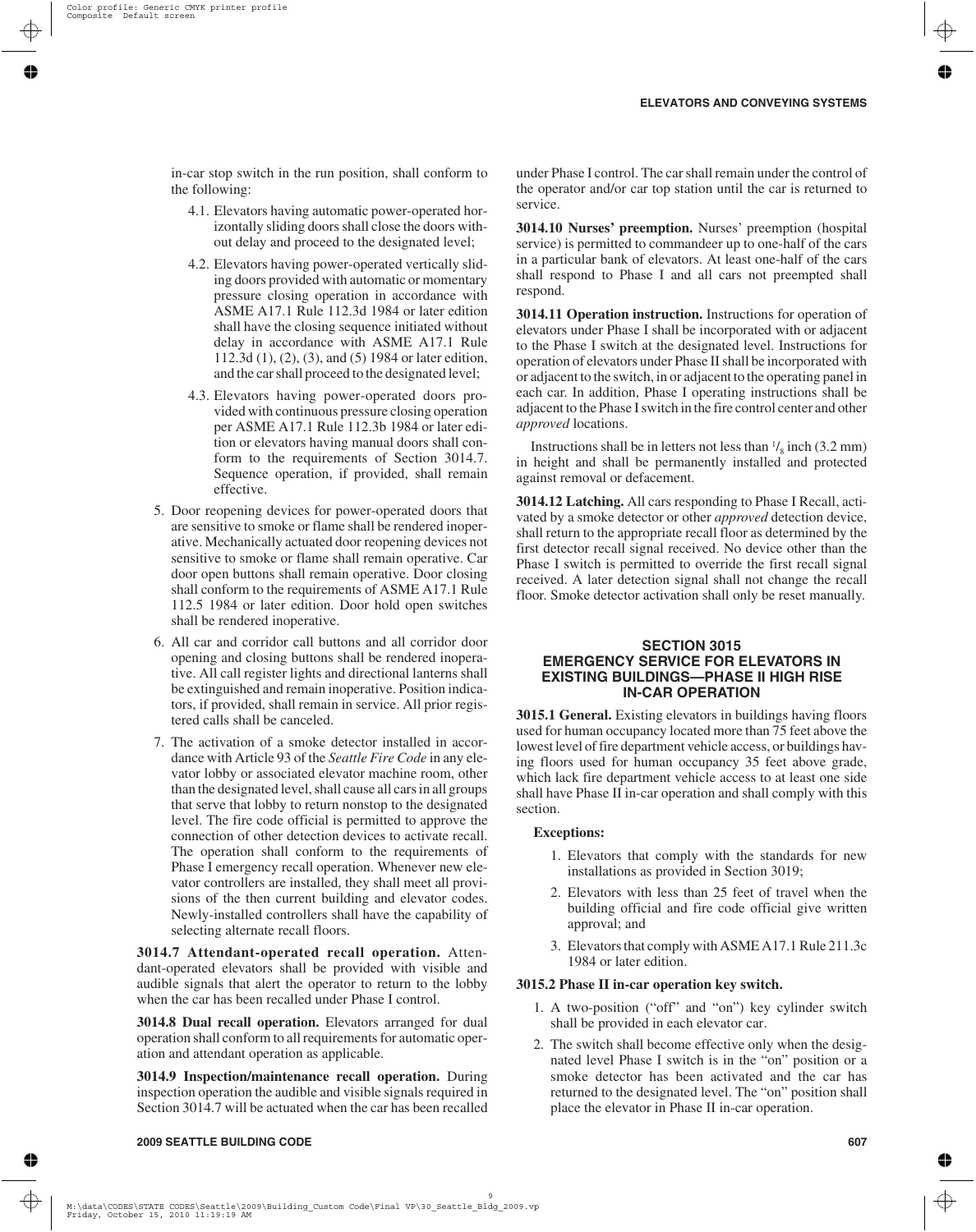- 3. The elevator shall be removed from Phase II operation only by moving the switch to the "off" position with the car at the designated level.
- 4. The switch shall be operable by the Phase I key and such key shall not be part of a building's master key system.
- 5. The key shall be removable only in the "off" position.
- 6. One key shall be provided for each Phase II switch or key cylinder.

**3015.3 Key location.** See Section 3014.4 for the location of the keys.

**3015.4 Designated operator.** The operation of elevators on Phase II emergency in-car operation shall be by trained emergency service personnel only.

**3015.5 Car operation only.** An elevator shall be operable only by a person in the car.

**3015.6 Corridor call buttons and directional lanterns.** All corridor call buttons and directional lanterns shall remain inoperative.

**3015.7 Car and hoistway door operation.** The operation of car and hoistway doors shall comply with the following:

- 1. The opening of power-operated doors shall be controlled only by constant-pressure open buttons or switches.
- 2. If the constant-pressure open button or switch is released prior to the doors reaching the fully open position, the doors shall automatically reclose. Once doors are fully open, they shall remain open until signaled to close.
- 3. The closing of power-operated doors shall be by constant pressure of either the call button or door-close button. If a door-close button is supplied, it shall be operable.
- 4. If the constant-pressure close button or car call button is released prior to the doors reaching the fully closed position, the doors shall automatically reopen. Once doors are fully closed, they shall remain closed until signaled to open.

**Exception:** Momentary pressure control of doors using the sill trip-type operator may be permitted as existing; however, the doors must not open automatically upon arrival at a floor.

**3015.8 Door reopening devices.** Smoke-sensitive door reopening devices and door hold-open switches shall be rendered inoperative. Nonsmoke-sensitive door reopening devices required to be operative under all other conditions may be rendered inoperative under Phase II in-car operation only if the doors are closed by constant pressure.

**3015.9 Car call cancellation.** All registered calls shall cancel at the first stop.

**3015.10 Direction of travel.** Direction of travel and start shall be by the car call buttons. With doors in the closed position, actuation of the car call button shall select the floor, and start the car to the selected floor. If no door-close button is available, constant pressure of the car call button shall select the floor, close the door, and start the car to the selected floor.

**Exception:** On proximity-type car call buttons or any other type subject to false firing (calls being placed by line spikes, intermittent loss of power, etc.), the doors shall be closed by a door-close button. Floors may be selected either before or after closing of the doors. The car will start only on the call button or door close button depending on which is the last device to be actuated.

**3015.11 Motor generator time out.** The motor generator shall not time out automatically.

**3015.12 Car position indicators.** The car position indicators, when provided, shall be operative.

**3015.13 Phase II priority.** Phase II operation shall override any floor calls keyed out for security reasons. Floor selection buttons shall be provided in the car to permit travel to all floors served by the car. Means that prevent the operation of these buttons shall be rendered inoperative.

**3015.14 False starts.** The elevator shall not start if no calls registered.

**3015.15 Terminal runs.** The elevator shall not make unprogrammed terminal runs.

**3015.16 Loss of power.** Elevators on fire emergency Phase II car operation shall remain in their respective locations and in Phase II mode upon loss of power. They shall not move unless the elevator is under the control of the operator and power has been restored.

### **SECTION 3016 NEW INSTALLATIONS— CONSTRUCTION STANDARDS**

**3016.1 General.** All new elevators, escalators, moving walks, dumbwaiters and other conveyances and their installation shall conform to the requirements of ASME A17.1 as amended by this chapter.

**3016.2 Wall covering material for passenger cars.** Wall covering material for passenger cars shall comply with the following:

- 1. ASME A17.1 Section 2.14.
- 2. *Seattle Building Code* requirements concerning flame spread ratings for wall coverings and use of plastics. (See Chapter 8.)
- 3. WAC 296-96-23216 as it existed on the date this code  $\frac{1}{2}$ became effective, except that interior finish materials need not be firmly bonded flat to the enclosure and are permitted to be padded.

**3016.3 Seismic considerations.** New installations shall comply with ASME A17.1 Section 8.4. The provisions for Seismic Zone 3 shall apply.

 $\leftarrow$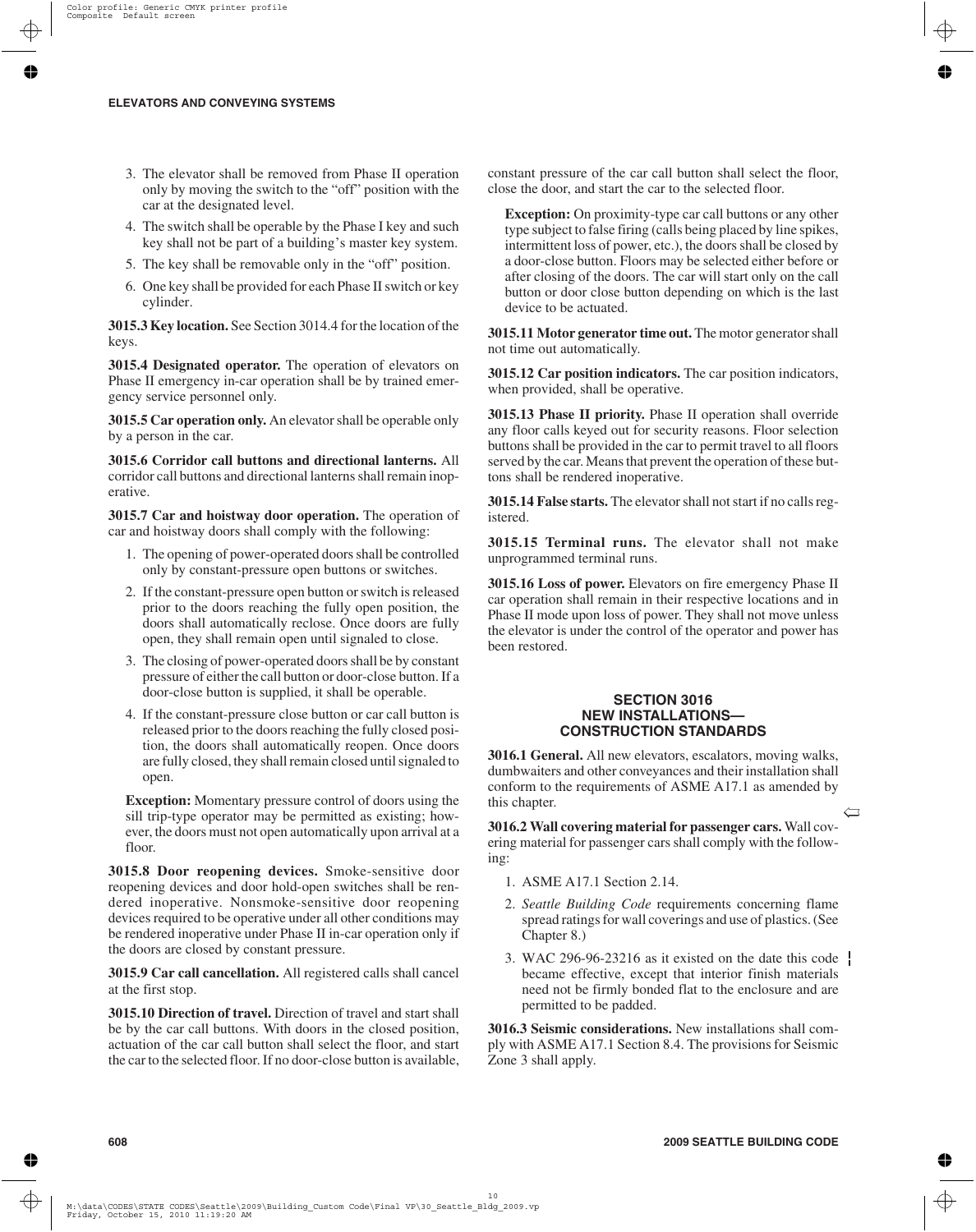### **3016.4 Requirements to accommodate people with disabili-**

**ties.** All new elevators shall comply with Chapter 11. In addition, WAC 296-96-02400 through 02605 applies.

**3016.5 Hoistway smoke control.** The requirements of Section 3016.5 apply in addition to ASME A17.1, 2.1.4 and Section 708.14.

- 1. Hoistways of elevators shall be provided with means to prevent the accumulation of smoke and hot gases in case of fire.
- 2. When an elevator hoistway is pressurized and *emergency or legally required standby power* is provided for the pressurization equipment under the provisions of Section 708 or 909*,* hoistway venting is not required.
- 3. Pressurization.
	- 3.1. When pressurization is installed in elevator hoistways, the pressurization of the hoistway shall be measured with all elevator systems in recall mode, Phase I, and all cars at the designated recall level with the doors in the open position.
	- 3.2. Activation of the fan serving the hoistway may be delayed by up to 30 seconds so that elevator recall can be initiated prior to pressurizing the hoistway.
- 4. Unless specifically installed to serve that space only, environmental air systems and pressurization systems shall not be located in hoistways, elevator mechanical rooms and elevator machinery spaces.

#### **Exceptions:**

- 1. Pressurization ducts serving a hoistway that are separated from the room or space by construction equal to the rated construction of the room or space and so located that all required clearances are maintained.
- 2. Pressurization duct openings, dampers and grilles are permitted to be located in hoistway shaft walls if the pressurization air does not impair the operation of the elevator.
- 5. Hoistways shall not be pressurized through pressurization of elevator machine rooms. The machine room floor between the hoistway and overhead machine room shall contain as few penetrations as possible. All penetrations for cable drops, etc., shall be held to a minimum size.
- 6. Elevator doors shall operate properly when hoistway pressurization is in effect.
- 7. Ventilation louver operating motors shall not infringe on any elevator machinery or controller working clearances.
- 8. Hoistways shall be vented in accordance with the following:
	- 8.1. Hoistways of elevators with more than 25 feet of travel from lowest floor level to highest floor

level shall be provided with means for venting smoke and hot gases to the outer air in case fire or smoke is detected in the building.

**Exception:** Pressurized hoistways are permitted to be unvented.

- 8.2. Vents, if used, shall be located in the side of the hoistway enclosure directly below the machine room floor or ceiling at the top of the hoistway, and shall open directly to the outer air or through noncombustible ducts to the outer air. Ducts must have the same rating as is required for the hoistway they are venting.
- 8.3. The area of the vents shall not be less than  $3^{1/2}$ percent of the area of the hoistway nor less than three square feet for each elevator car, whichever is greater. The required area of the vent is to be free area, unobstructed by louvers, etc.
- 8.4. When dampers are provided, they shall be of the normally-open type (open with power off). They shall be in the closed position unless power fails, or they are activated by fire alarm or *approved* smoke detection system.

**3016.6 Elevator operation on emergency power.** All elevators required to be supplied with emergency power shall comply with the following:

- 1. Each elevator shall be transferable to the *emergency power supply system.*
- 2. *Emergency power supply systems* capable of handling all elevators on the premises need no sequencing or switching other than the possibility of staggering the restarting of the generators.
- 3. *Emergency power supply systems* whose capacity can only handle one elevator of a duplex or one elevator in each group of elevators shall comply with the following. (For the purposes of this section, group is defined as all elevators serving the same portions of a building: highrise, midrise, lowrise, etc.)
	- 3.1. All elevators on automatic operation shall be automatically assigned emergency power in sequence and returned to the Phase I recall or lobby floor, where they shall open their doors and then time out of service.
	- 3.2. The last car down will generally be the selected car of a duplex or a group to remain in service. The service shall continue to be automatic.
	- 3.3. The assignment of emergency power will skip or rotate past cars that are out of service (emergency stop switch pulled, malfunction, car top operation, etc.). If assignment is made to a manual or attendant-operated car and the car is unattended, the system shall rotate past the car as though it is out of service.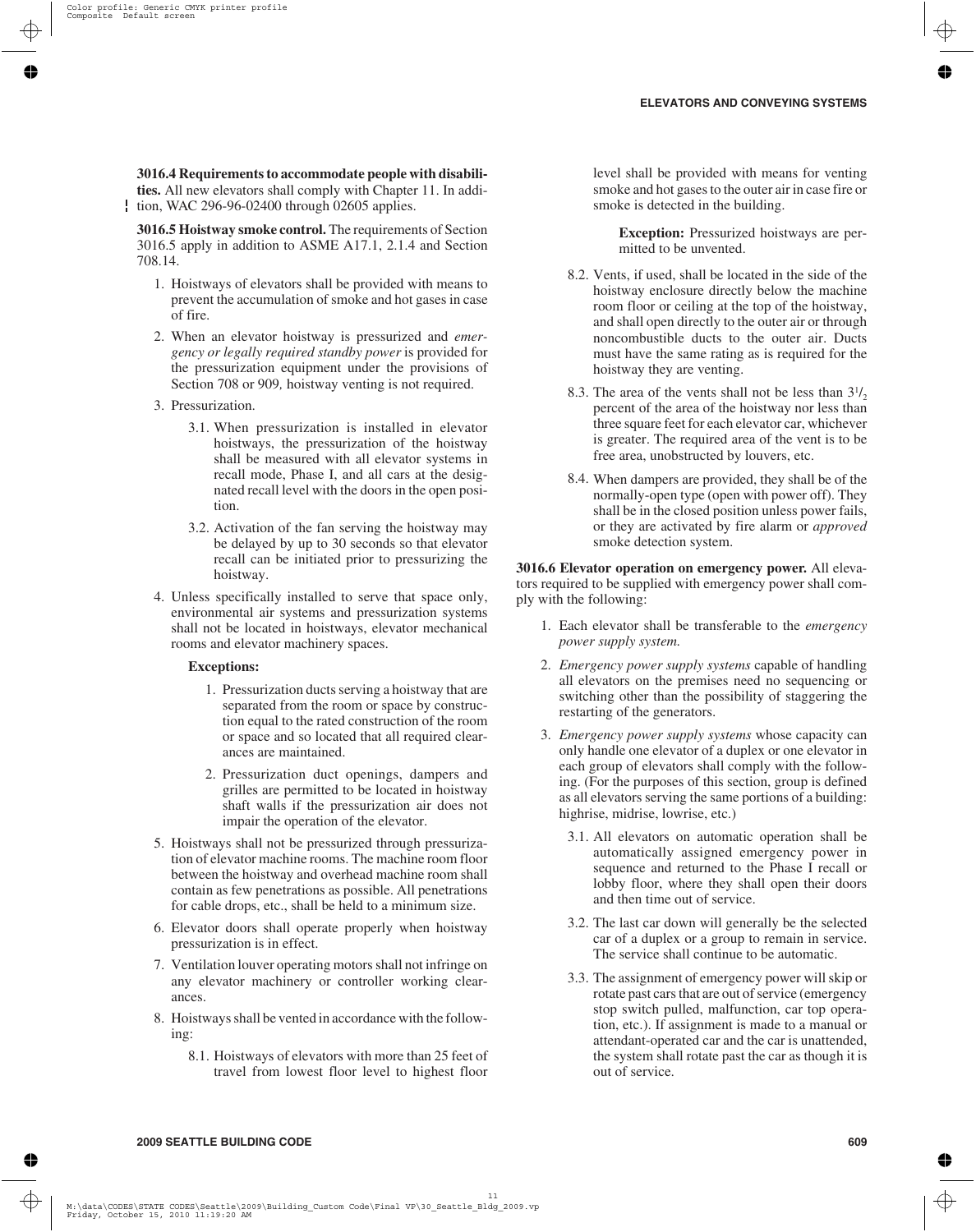- 4. The car and elevator machine room lights shall be activated on the emergency system.
- 5. A manual emergency power assignment switch or switches shall be in an elevator status panel located in the fire department central control station. Each elevator shall be capable of being assigned emergency power from this location. The manual switching shall be effective at all times other than when the cars are automatically sequencing to the lobby or when the selected car is traveling. The switch shall not remove power in midflight or with doors closed.
- 6. Elevators on Phase II car operation shall remain in their respective locations upon loss of power. They shall remain in Phase II mode and shall not move unless the elevator is under the control of the operator and normal power has been restored or emergency power has been assigned to the car by either automatic or manual means.
- 7. Loss of power and initiation of emergency power immediately after Phase I recall operation has occurred shall not cause any cars to be stranded in the building. Upon the application of emergency power to the equipment, the cars shall follow the normal sequencing to the lobby, open their doors and time out of service. When all cars have been bypassed (out of service) or returned to the lobby, the assigned car shall then become available for fire fighter's use on Phase II in-car operation.
- 8. Each elevator operating on emergency power shall be tested in accordance with applicable ASME A17.1a-2008, 2.16.8, 2.26.10 and 2.27.2, and ASME A17.2-2007, Part 6.
- 9. If the elevator cars are recalled to the alternate floor by Phase I recall and a loss of power occurs, the cars shall be sequenced to the alternate floor upon assignment of emergency power. The cars shall not go to the primary designated recall floor under these conditions. The alternate floor shall be provided with a means of identifying the elevator that is supplied with emergency power.
- 10. The elevator position indicator system, if provided, shall not become disoriented due to the loss of power or any other reason. However, upon the resumption of power, the car may move to reestablish absolute car position.
- 11. Communications to the car shall remain in service.

**3016.7 Multiple hoistways.** The number of elevators permissible in a hoistway is as follows: See ASME A17.1, 2.1.1.4.

- 1. No more than four elevators shall be in a single hoistway.
- 2. No more than three elevators serving all or the same portion of a building are permitted to be in a single hoistway.

**Exception:** Four elevators serving all or the same portions of a building are permitted to be in a common hoistway under the following conditions:

1. The hoistway is pressurized; and

2. Emergency generator power is available to serve both the elevators and pressurization equipment.

**3016.8 Additional doors.** Doors other than the hoistway door and the elevator car door are prohibited at the point of access to an elevator car.

**Exception:** Doors that are readily openable from the car side without a key, tool, or special knowledge or effort.

**3016.9 Key retainer box.** A key retainer box locked and keyed to the secure city access key for elevator and other conveyance access and operation keys shall be provided. The key retainer box shall meet the following standards:

- 1. Minimum dimensions-  $6\frac{1}{2}$  inches high, 6 inches wide, 2 inches deep
- 2. Material at least 16 gauge steel welded
- 3. Color red (unless located in the main lobby above the hall call button, 6 feet above the floor).
- 4. Labeling "For Emergency Use."
- 5. Lock high security Medeco lock specified by the building official. Use of the key shall be restricted to fire, emergency response and elevator inspection personnel.

The key retainer box shall be flush or surface mounted, installed at the designated recall floor above the Phase I recall switch or in the main lobby above the hall call button if no recall feature exists. The key retainer box is to be mounted approximately 6 feet above the floor. The key retainer box shall be attached to the building so as to be able to withstand a force of 300 lbf/square foot applied horizontally at any point. In buildings with more than one elevator, the key retainer box shall be large enough to accommodate all required keys. The building official may approve other locations and custom box types upon request.

**3016.10 Elevator access keys.** Keys for access to and for the operation of elevator and other conveyance equipment shall be tagged and retained in the key retainer box. The key retainer box shall contain fire emergency service keys (Phase I and II, one key for each switch) and keys to all of the following that are in the building:

- 1. Machine room door;
- 2. Secondary level door;
- 3. Pit door;
- 4. Roof door;
- 5. Independent, hospital emergency and attendant operation;
- 6. Hoistway access;
- 7. Mechanical hoistway access devices (broken arm, lunar, etc.);
- 8. Miscellaneous switch keys;
- 9. Fire alarm panel room;
- 10. Sprinkler valve control room.

**3016.11 Escalator and moving walk conveyance number designation.** In any building with more than one escalator or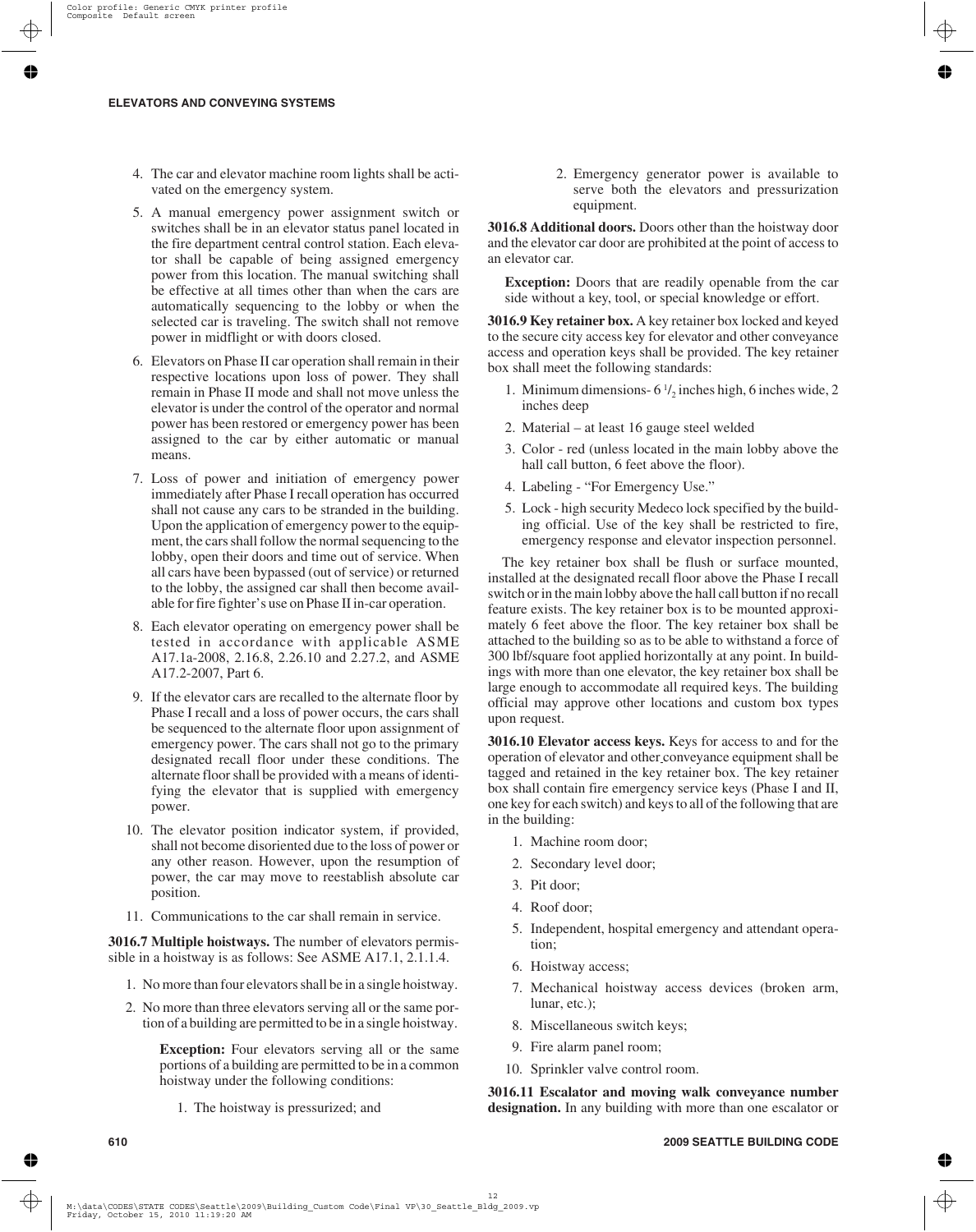moving walk, a designating number (not less than two inches in height) shall be located on the upper and lower front plates.

**3016.12 Elevator car to accommodate ambulance stretcher.** In buildings four stories or more above *grade plane* and in buildings that are required to have an elevator and contain Group R-1, R-2 or I occupancies on a level other than the *level of exit discharge*, at least one elevator shall be provided for fire department emergency access to all floors. The elevator car shall be of such a size and arrangement to accommodate a 24-inch by 84*-*inch (610 mm by 2134 mm) ambulance stretcher

with not less than 5-inch (127 mm) radius corners, in the horizontal, open position and shall be identified by the international symbol for emergency medical services (star of life). The symbol shall not be less than 3 inches (76 mm) high and shall be placed inside on both sides of the hoistway door frame.

 $\overrightarrow{a}$ 

**Note:** The stretcher-sized elevator car may also serve as an *accessible means of egress* as required by Section 1007.2.1 of the *Seattle Building Code*.

**3016.13 Signs.** A sign complying with ASME A17.1, 2.27.9 shall be posted in the elevator lobby of every elevator equipped for firefighters' emergency operation. The signs shall be located above each hall call fixture noting that the elevators will be recalled to the building lobby on fire alarm.

**Exception:** If approved by the building official, signs need not be posted in lobbies at the main egress level if the means of egress are obviously identifiable.

A sign indicating the number of each elevator shall be posted and maintained in the elevator lobby at the designated recall level and at alternate recall floors, if provided.

**3016.14 Fire service access elevators and occupant evacuation elevators.** See Section 403 for provisions related to fire service access elevators and occupant evacuation elevators.

**3016.15 Energy efficiency.** Elevator systems shall comply with this section.

**3016.15.1 Lighting**. Elevator car lighting systems shall have efficacy of not less than 35 lumens per watt.

**3016.15.2 Ventilation power.** Ventilation fans for elevators without air-conditioning shall not consume over 0.33 watts per cfm at maximum speed.

#### **SECTION 3017 NEW INSTALLATIONS—GENERAL EMERGENCY OPERATION REQUIREMENTS**

**3017.1 General**. All elevators shall conform to the requirements of this section and the specific requirements of Sections 3018 and 3019.

**3017.2 Central control stations**. The following criteria shall be met if buildings provide a fire command center in accordance with Section 911:

1. An additional two-position ("off" and "on") Phase I recall switch for each elevator or group as defined by Section 3018 shall be installed when the control station is not within easy line of sight of the lobby Phase I recall switches; the switch(es) shall be rotated clockwise to go from "off" to "on" position;

- 2. A car position indicator shall be permanently installed, which shall be of a positive type that will not lose the car position nor need resetting on loss of power. Reading of the indicator shall not require special knowledge;
- 3. Firefighter's phone jacks shall be provided that allow each elevator car to be connected to the fire control center;

**Exception:** Fire department radio systems may be provided in lieu of phone jacks if approved by the fire department.

- 4. A manual emergency power assignment switch;
- 5. A Phase I indicator; and
- 6. A Phase II indicator.

**3017.3 Nurses' preemption**. Nurses' preemption (hospital service) may be allowed to commandeer up to one-half of the cars in a particular bank of elevators. At least one-half of the cars shall respond to Phase I and all cars not preempted shall respond.

**3017.4 Phase I and II operation instructions**. Operation instructions shall be available in accordance with ASME A17.1, 2.27.7. In addition, Phase I operating instructions shall be adjacent to the Phase I switch in the fire control center and other *approved* locations. The Phase II operation instructions shall identify the location of the elevator machine rooms and control rooms.

**3017.5 Fireman's visual signal, ASME 2.27.3.2.6.** Elevators requiring Phase I or Phase II operation shall comply with ASME 2.27.3.2.6 as amended below:

2.27.3.2.6 When a ((fire alarm initiating device)) smoke or *heat detector* in the machine room, ((control space,)) control room, or hoistway ((initiates)) is activated during Phase I Emergency Recall Operation, as required by 2.27.3.2.3 or 2.27.3.2.4 or Phase II Emergency In-Car Operation as required by 2.27.3.3, the visual signal [see 2.27.3.1.6(h) and Figure 2.27.3.1.6(h)] shall illuminate intermittently only in a car(s) with equipment in that machine room, control space, control room, or hoistway.

#### **SECTION 3018 NEW INSTALLATIONS— PHASE I RECALL REQUIREMENTS**

**3018.1 ASME A17.1, 2.27.3 General.** ASME A17.1, 2.27.3, Firefighters' Emergency Operations Service–Automatic Elevators, is superseded by the following:

Phase I emergency recall operation shall be provided for all elevators with fully automatic open and close power-operated doors.

**3018.2 ASME A17.1, 2.27.3.1 Phase I emergency recall operation.** Elevators requiring Phase I recall emergency oper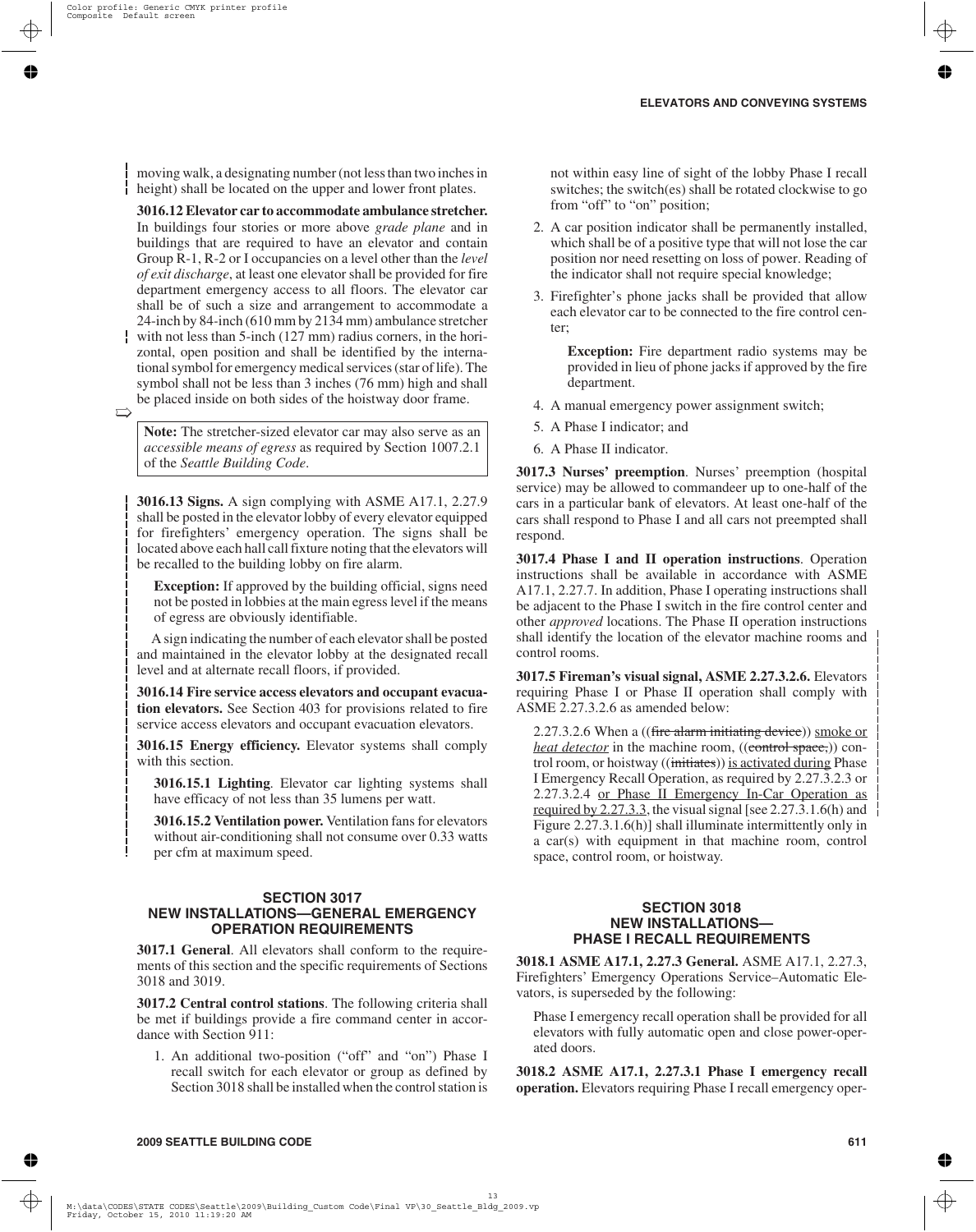ation shall comply with ASME A17.1, 2.27.3.1 Phase I Emergency Recall Operation, and the following:

Groups of elevators containing four or more cars shall be provided with two, three-position key switches per group. A group is defined for the purpose of this section as all elevators serving the same portion of a building. Two-position ("off" and "on") switches shall be provided in the fire control center if this code requires such a center. The switch(es) shall be rotated clockwise to go from "off" to "on" position. Hall call buttons common to a group shall remain in service unless both Phase I recall switches of a four-car or larger group are placed in the recall mode, or a fire alarm recall signal is initiated.

#### **SECTION 3019 NEW INSTALLATIONS—PHASE II IN-CAR OPERATION REQUIREMENTS (ASME A17.1, 2.27.8)**

**3019.1 Phase II In-car operation.** Elevators requiring Phase II in-car operation shall comply with ASME A17.1, 2.27.8 Switch Keys, as amended below:

**ASME 2.27.8 Switch Keys.** The key switches required by 2.27.2 through 2.27.5 for all elevators in a building shall be operable by the FEO-K1 key. The keys shall be Group 3 Security (see 8.1). A separate key shall be provided for each switch.

These keys shall be kept in the key retainer box required by Section 3016.9. ((on the premises in a location readily accessible to firefighters and emergency personnel, but not where they are available to the public.) This key shall be of a tubular, 7 pin, style 137 construction and shall have a bitting of 6143521 starting at the tab sequenced clockwise as viewed from the barrel end of the key. The key shall be coded "FEO-K1." The possession of the "FEO-K1" key shall be limited to elevator personnel, emergency personnel, elevator equipment manufacturers, and authorized personnel during checking of Firefighters' Emergency Operation (see 8.1 and 8.6.11.1).

((Where provided, a lock box, including its lock and other components, shall conform to the requirement of UL 1037  $(\text{see Part 9})$ .)

 $((\text{NOTE } (2.27.8))$ : Local authorities may specify additional requirements for a uniform keyed lock box and its location to contain the necessary keys.))

# **SECTION 3020 NEW INSTALLATIONS - CONSTRUCTION OF HOISTWAYS, MACHINE ROOMS AND CONTROL ROOMS**

**3020.1 Construction of hoistways.** All new elevator hoistways shall comply with ASME A17.1, section 2.1 as amended by this section.

#### **SECTION 2.1 CONSTRUCTION OF HOISTWAYS AND HOISTWAY ENCLOSURES**

### **2.1.1 Hoistway Enclosures**

((Hoistway enclosures shall conform to  $2.1.1.1$ ,  $2.1.1.2$ , or  $2.1.1.3.)$ 

Hoistways that penetrate a floor/ceiling assembly shall be protected by a *fire-resistance-rated* enclosure complying with this section.

### **Exceptions:**

- 1. In other than Group H occupancies, an enclosure is not required for elevators located within atriums complying with Section 404. The elevator is required to comply with Section 2.1.1.3.
- 2. Hoistway enclosures are not required to be *fire-resistance rated* as provided in Items 2.1 and 2.2.
	- 2.1 In parking garages, hoistway enclosures that serve only the parking garage are not required to be rated.
	- 2.2 In other than Groups I-2 and I-3, hoistway enclosures are not required to be rated, if the hoistway:
		- 2.2.1 Does not connect more than two stories.
		- 2.2.2 Does not open to a *corridor*in Group I and R occupancies.
		- 2.2.3 Does not open to a *corridor* on nonsprinklered floors in any occupancy.
		- 2.2.4 Is separated from floor openings and air transfer openings serving other floors by construction conforming to required shaft enclosures.
		- 2.2.5 Is limited to the one smoke compartment.

### **2.1.1.1 Fire-resistive Construction.**

**2.1.1.1.1** Where rated hoistway enclosures are required, the enclosure shall be of *fire-resistance-rated construction* as required for shafts by Section 708.4. ((Where fire-resistive construction is required, hoistways shall be enclosed in conformance with the requirements of the building code (see  $(3)$ .)

**2.1.1.1.2** Partitions between hoistways and machine rooms and control rooms

 $(((a)$  machinery spaces outside the hoistway))

 $((*(b)* machine rooms))$ 

 $(((e)$  control spaces outside the hoistway))

(((*d*) control rooms that have)) shall be *fire partitions* complying with Section 709 having a fire-resistive rating of at least 1 hour, orshall be of noncombustible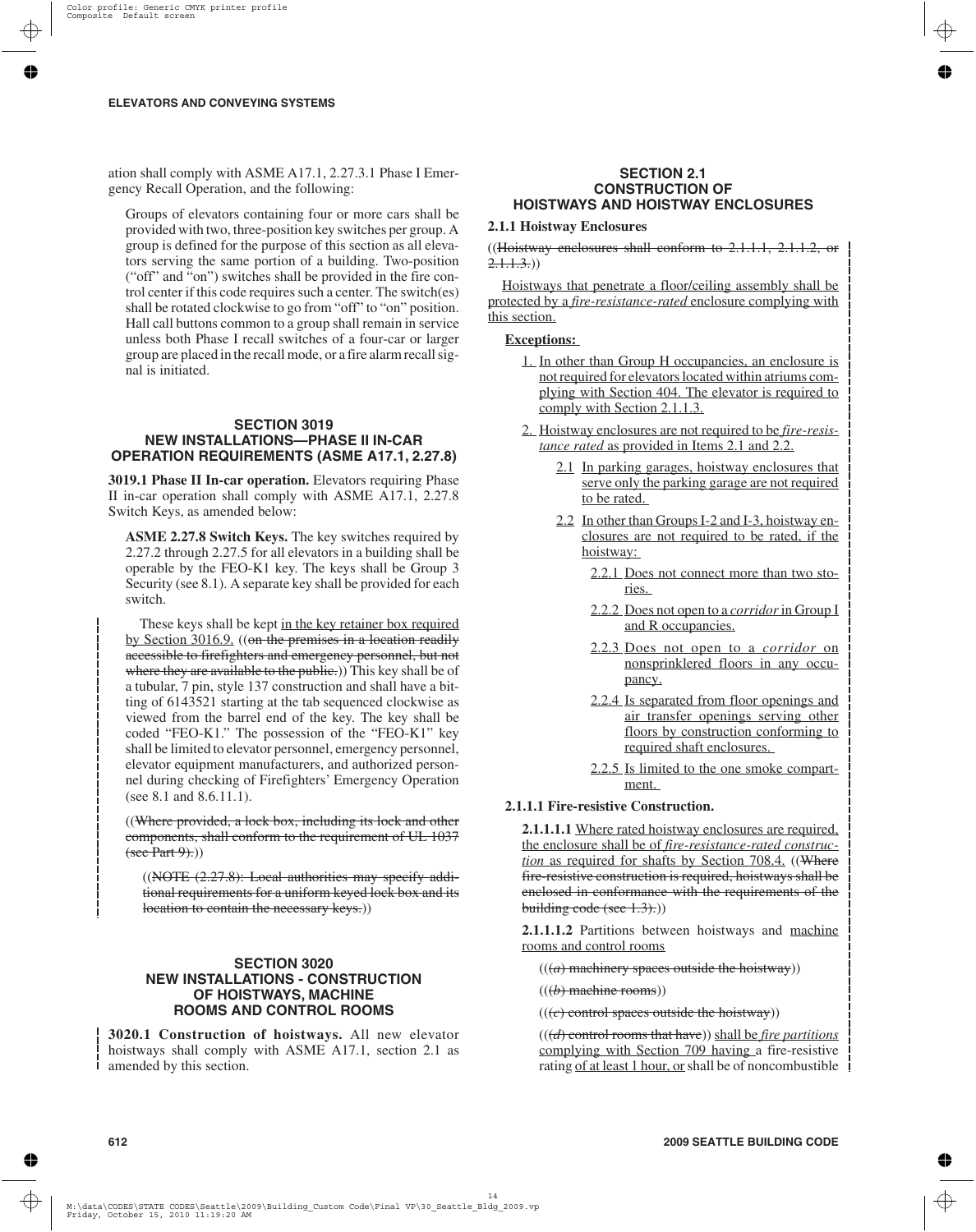solid ((or openwork)) construction ((that meets the requirements of  $2.1.1.2.2(d)(1)$ ,  $(2)$ , and  $(3)$ )). Partitions ((of solid construction)) shall be permitted to have openings essential for ropes, drums, sheaves, and other elevator equipment.

 $((\Theta$  penwork construction shall reject a ball  $25$  mm  $(1 \text{ in.})$ in diameter, except where there are openings essential for ropes, drums, sheaves, and other elevator equipment.)

**2.1.1.1.3** Hoistway enclosure openings shall be protected in accordance with Section 715 as required for *fire barriers*. Doors shall be self- or automatic-closing by smoke detection in accordance with Section 715.4.8.3. ((with entrances or access doors having a fire-protection rating conforming to the requirements of the building code.))

# **2.1.1.2 Nonfire-resistive Construction**

**2.1.1.2.1** Where fire-resistive construction is not required by  $2.1.1$ , ((the building code,)) hoistway construction shall conform to 2.1.1.2.2 or 2.1.1.3.

**2.1.1.2.2** The hoistway shall be fully enclosed ((conforming to 2.1.1.2.2(a), (b), (c), and (d); or 2.1.1.2.2(a),  $(b),$  and  $(e).$ )

 $((a)$  Enclosures and doors shall be unperforated to a height of 2 000 mm (79 in.) above each floor or landing and above the treads of adjacent stairways. The enclosure shall be unperforated, adjacent to, and for 150 mm (6 in.) on either side of any moving equipment that is within 100 mm (4 in.) of the enclosure.)

(*b*) Partitions between hoistways and machine rooms and control rooms

 $((1)$  machinery spaces outside the hoistway))

(((*2*) machine rooms))

 $(((3)$  control spaces outside the hoistway))

 $((4)$  control rooms)) shall be of solid  $((or$ openwork)) construction ((that meets the requirements of  $2.1.1.2.2(d)(1)$ ,  $(2)$ , and  $(3)$ )). Partitions of solid construction shall be permitted to have openings essential for ropes, drums, sheaves, and other elevator equipment. ((Openwork construction shall reject a ball 25 mm (1 in.) in diameter, except where there are openings for ropes, drums, sheaves, and other elevator equipment.))

 $((e)$  Openwork enclosures, where used above the  $2$ 000 mm (79 in.) level, shall reject a ball 25 mm (1 in.) in diameter.)

(((*d*) Openwork enclosures shall be))

 $((1)$  at least 2.2 mm  $(0.087$  in.) thick wire, if of steel wire grille))

 $(((2)$  at least 2.2 mm  $(0.087$  in.) thick, if of expanded metal))

 $(((3)$  so supported and braced as to deflect not over 15 mm (0.6 in.) when subjected to a force of 450 N (100 lbf) applied horizontally at any point))

(*e*) Enclosures shall be permitted to be glass, provided it is laminated glass conforming to ANSI Z97.1, 16 CFR Part 1201((<del>, or CAN/CGSB-12.1, whichever is</del> applicable (see Part 9)). Markings as specified in the  $\mathcal{L}$ applicable standard shall be on each separate piece of glass and shall remain visible after installation.

**2.1.1.2.3** Entrances shall be in conformance with 2.11, except 2.11.14, 2.11.15, 2.11.16, and 2.11.18.

**2.1.1.3 Partially Enclosed Hoistways.** For elevators that are not required to be fully enclosed by 2.1.1, protection at least 2400 mm (94.5 in.) high shall be provided on the hoistway sides that are located 1500 mm (59 in.) or less from elevator equipment to areas accessible to other than elevator personnel. Such protection shall comply with 2.1.1.2.

**2.1.1.4 Multiple Hoistways.** The number of elevators permissible in a hoistway shall be in conformance with the building code.

**2.1.1.5 Strength of Enclosure.** The hoistway enclosure adjacent to a landing opening shall be of sufficient strength to maintain, in true lateral alignment, the hoistway entrances. Operating mechanisms and locking devices shall be supported by the building wall, if load-bearing, or by other building structure. Adequate consideration shall be given to pressure exerted on hoistway enclosures as a result of windage and elevator operation. In high-rise buildings of Occupancy Category III or IV in accordance with Section 1604.5, and in all buildings that are more than 420 feet (128 m) in building height, hoistway enclosures shall comply with Section 403.2.3.

**3020.2 Private residence elevator hoistways.** Hoistways for private residence elevators shall comply with Section 3020.1. ASME A17.1, 5.3.1.1, 5.3.1.1.1 and 5.3.1.1.2 do not apply.

**3020.3 Location of equipment.** Motor controllers, motion controllers and drives shall not be located in hoistways.

**3020.4 Elevator machine rooms and control rooms.** Elevator controls and machinery other than driving machines and governors shall be located in a room dedicated exclusively to elevator equipment. *Listed* electrical equipment that serves the machine room is permitted to be installed in machine rooms. Air conditioning equipment is permitted to be installed in machine rooms in accordance with ASME A17.1, 2.8.4.

Elevator equipment and machine rooms shall be enclosed by *fire barriers* and horizontal assemblies with at least a one-hour *fire-resistance rating*. Machine rooms in high-rise buildings shall have a *fire-resistance rating* at least equal to that required for the hoistway. Exterior walls and roofs are not required to have a *fire-resistance rating* unless required by other sections of this code.

ASME A17.1 sections 2.7.1.1 and 2.7.1.2 are superseded by this section.

# **3020.5 Machine room and control room construction**

**3020.5.1 Machine rooms and control rooms for electric elevators.** All machine rooms, and control rooms for electric elevators shall have fire-resistive construction as required by Section 508 and shall comply with ASME A17.1 Section 2.7,  $\frac{1}{2}$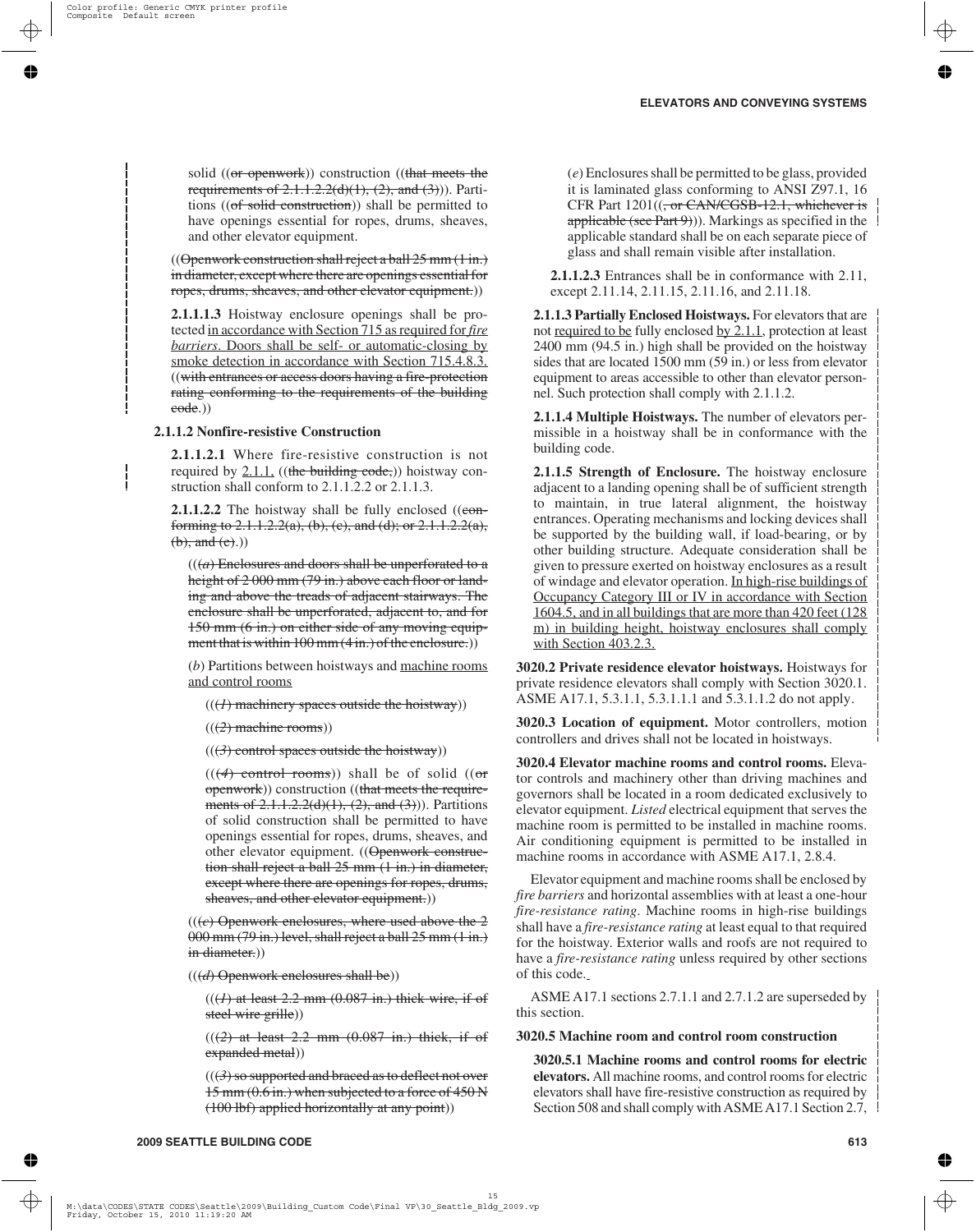Enclosure of Machine Rooms and Machinery Spaces, except 2.7.1.1 and 2.7.1.2.

**3020.5.2 Machine rooms and control rooms for hydraulic elevators.** All machine rooms and control rooms for hydraulic elevators shall have fire-resistive construction as required by Section 3020.4 and shall comply with ASME A17.1 Section 3.7, as amended below:

**ASME 3.7 ((Machinery Spaces,)) Machine Rooms, ((Control Spaces, and)) Control Rooms.** Machine rooms and ((machinery spaces)) control rooms for hydraulic elevators shall conform to 2.7.1 through  $((2.7.5))$  2.7.4, 2.7.6.1, and 2.7.7 through 2.7.9 as amended by this code. Machine rooms and control rooms for hydraulic elevators shall comply with this section and Section 3020.4.

**ASME 3.7.1 Location of Machine Rooms.** Hydraulic elevator machine and control rooms ((shall)) are permitted to be located overhead, adjacent to, underneath the hoistway, or at a remote location. They shall not be located in the hoistway.

Where hydraulic machines and electrical control equipment are located in spaces separated from the hoistway enclosure (see 2.1.1 and 3020.1), such spaces shall be separated from other parts of the building by enclosures conforming to 2.7.1.2 ((and having an access door conforming to  $2.7.3.4$ ) as amended by this code.

**3020.6 Working clearances.** The following working clearances shall be provided inside the machine room or control room for all elevators.

- 1. The width of working space in front of controllers shall be the width of the controller or 30 inches, whichever is greater. The depth of the working space in the direction of access shall be not less than 48 inches.
- 2. The minimum clear space working clearances for free-standing equipment shall be 18 inches on two sides and between units of controllers, selectors and/or walls or other building obstructions. The 18 inch side clearance is permitted to be combined to permit 36 inches clear on one side only.
- 3. The minimum space at the rear of controllers with back-wiring, terminals or other elements requiring access shall be 36 inches.
- 4. The working space shall be free of pipes, vents, storage, ducts or any other obstruction.

**Exception:** If approved by the building official, space outside elevator control rooms is permitted to be used to provide working clearance required for the front of controllers for rooms containing only elevator controls. If the space outside the room serves as a means of egress, not more than one-half the required egress width shall overlap the working clearance. If space outside the control room is used to provide working clearance, means shall be provided for protection of the working clearance during alteration, repair and maintenance of elevator equipment. The working clearance shall be located in conditioned space. The room where the controls are located shall comply with all other requirements for control rooms.

**3020.7 Machine rooms or control rooms for private residence elevators.** Private residence elevators shall be provided with a machine room or control room.

**3020.8 Labeling.** Elevator machine and control rooms shall be identified by a permanent label on the door of the room. In buildings with more than one machine room or control room, the label shall identify which cars are served by the equipment in the room.

# **SECTION 3021 NEW INSTALLATIONS—FLOORS**

**3021.1 Floors.** All new elevator hoistways, machine rooms and control rooms shall comply with ASME A17.1, 2.1.3.3, Construction of Floors, as amended below. ASME A17.1, 2.1.3.4 is not adopted.

**ASME 2.1.3.3 Construction of Floors.** Floors of hoistways and machine rooms shall ((be of concrete or metal construction with or)) have a coated concrete or metal surface without perforations that will resist absorption of oil, grease and similar materials. Control rooms and machine rooms shall have floors that cover the entire area of the room. ((Metal floors shall conform to the following: ))

 $((a)$  If of bar-type grating, the openings between bars shall reject a ball 20 mm (0.8 in.) in diameter.)

((*(b)* If of perforated sheet metal or of fabricated openwork construction, the openings shall reject a ball  $25$  mm  $(1 \text{ in.})$  in diameter.)

## **SECTION 3022 EQUIPMENT IN HOISTWAYS, MACHINE ROOMS AND CONTROL ROOMS (ASME A17.1 SECTION 2.8)**

**3022.1 Prohibited wiring, pipes and ducts.** In accordance with ASME A17.1 Section 2.8 nonelevator electric wiring, pipes and ducts are prohibited in elevator machine rooms, control rooms and hoistways except as otherwise provided in this section. The use of false ceilings and furring does not remove such items from the elevator spaces and shall not be acceptable except as allowed by ASME A17.1, 2.8.2 as amended below.

**3022.2 Amendment to ASME A17.1 2.8.3.** All elevator hoistways, machine rooms and control rooms shall comply with ASME A17.1, 2.8.3, as amended below:

**ASME 2.8 Equipment in Hoistways, ((Machinery Spaces,**)) **Machine Rooms, ((Control Spaces,**)) **and Control Rooms.** Only machinery and equipment used directly in connection with the elevator shall be permitted in elevator hoistways, ((machinery spaces,)) machine rooms, ((control spaces,)) and control rooms.

# **2.8.3 Pipes, Ducts, Tanks, and Sprinklers.**

**2.8.3.1** ((Steam and hot water pipes shall be)) Pipes conveying gases, vapors or liquids are not permitted to be installed in hoistways, ((machinery spaces,))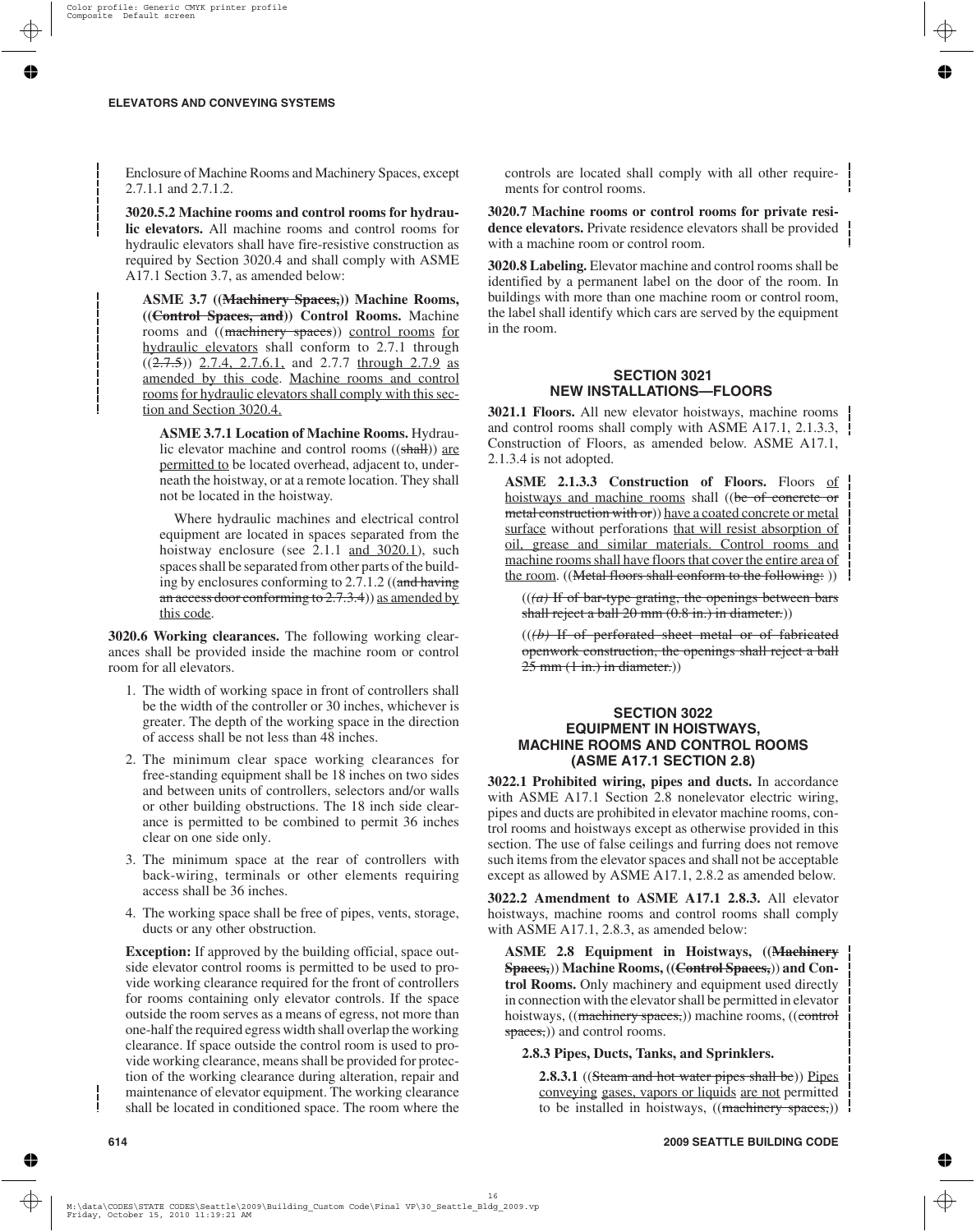machine rooms, ((control spaces,)) and control rooms unless necessary for operation or maintenance of the elevator and not used for any other purpose. ((for the purpose of heating these areas only, subject to 2.8.3.1.1 through 2.8.3.1.3)).

**Exception:** Subject to the approval of the building official, pipes protected with double containment and pipes with threaded or welded joints may be permitted. Pipes shall not be located less than 7 feet above the floor in machine rooms.

**((2.8.3.1.1** Heating pipes shall convey only low pressure steam [100 kPa (15 psi) or less] or hot water  $[100^{\circ}$  C  $(212^{\circ}$  F) or less.

((**2.8.3.1.2** All risers and return pipes shall be located outside the hoistway. When the machinery space, machine room, control space, or control room is located above the roof of the building, heating pipes for the machinery space, machine room, control space, or control room shall be permitted to be located in the hoistway between the top floor and the machinery space, machine room, control space, or control room.))

((**2.8.3.1.3** Traps and shutoff valves shall be provided in accessible locations outside the hoistway.))

**2.8.3.2** Ducts shall be permitted to be installed in the hoistway, ((machinery space,)) machine room, ((control space,)) or control room for the purpose of heating, cooling, ventilating, and venting these areas only and shall not encroach upon the required clearances.

Ducts and electrical conduit are permitted to pass through an elevator machine room or control room if they are separated from the room by construction equal to the rated construction of the room and so located that all required clearances are maintained.

**2.8.3.3** Sprinkler systems conforming to NFPA 13 ((or the NBCC, whichever is applicable (see Part 9)) shall be permitted to be installed in the hoistway, ((machinery space,)) machine room, ((control space,)) or control room subject to rules promulgated by the building official. ((2.8.3.3.1 through 2.8.3.3.4.))

((**2.8.3.3.1** All risers shall be located outside these spaces. Branch lines in the hoistway shall supply sprinklers at not more than one floor level. When the machinery space, machine room, control space, or control room is located above the roof of the building, risers and branch lines for these sprinklers shall be permitted to be located in the hoistway between the top floor and the machinery space, machine room, control space, or control room.))

((**2.8.3.3.2** In jurisdictions not enforcing the NBCC, where elevator equipment is located or its enclosure is configured such that application of water from sprinklers could cause unsafe elevator operation, means shall be provided to automatically disconnect the main line power supply to the

affected elevator and any other power supplies used to move the elevator upon or prior to the application of water.)

 $((a)$  This means shall be independent of the elevator control and shall not be self-reset $time.)$ 

 $((*b*)$  Heat detectors and sprinkler flow switches used to initiate main line elevator power shutdown shall comply with the requirements of NFPA 72.))

(((*c*) The activation of sprinklers outside of such locations shall not disconnect the main line elevator power supply. See also 2.27.3.3.6.)

((**2.8.3.3.3** Smoke detectors shall not be used to activate sprinklers in these spaces or to disconnect the main line power supply.)

**2.8.3.3.4** ((In jurisdictions not enforcing the NBCC, when)) Where sprinklers are installed not more than 600 mm (24 in.) above the pit floor, 2.8.3.3.4(a) and (b) apply to elevator electrical equipment and wiring in the hoistway located less than 1200 mm (48 in.) above the pit floor, except earthquake protective devices conforming to 8.4.10.1.2(d); and on the exterior of the car at the point where the car platform sill and the lowest landing hoistway door sill are in vertical alignment.

(*a*) Elevator electrical equipment shall be weatherproof (Type 4 as specified in NEMA 250).

(*b*) Elevator wiring, except traveling cables, shall be identified for use in wet locations in accordance with the requirements in the *Seattle Electrical Code*. ((NFPA 70.))

**2.8.3.4** Other pipes or ducts conveying gases, vapors, or liquid and not used in connection with the operation of the elevator shall not be installed in any hoistway, ((<del>machinery space,</del>)) machine room, ((control space,)) or control room. Where a ((machinery space,)) machine room, ((control space,)) or control room, or hoistway extend above the roof of a building, pipes shall be permitted from roof drains to the closest point where they can be diverted out of this space. Pipes shall be covered to prevent leakage or condensate from entering the ((machinery space,)) machine room, ((control space,)) control room, or hoistway.

**2.8.3.5** Where permitted and provided, pipes, drains, and tanks, or similar equipment that contains liquids, shall not be located directly above the elevator equipment and shall not encroach upon the required clearances in the hoistway, ((machinery space,)) machine room, ((control space,)) or control room.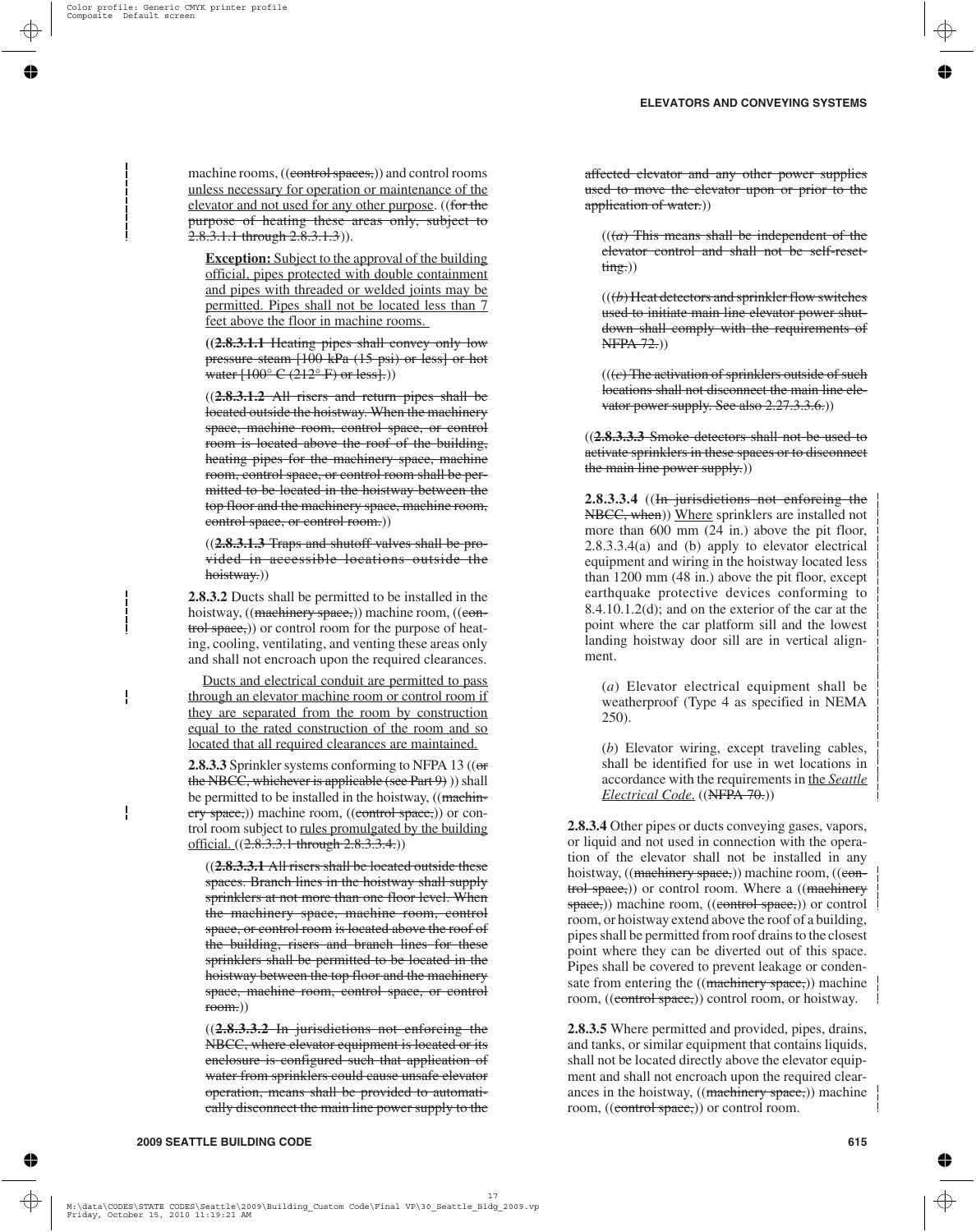# **SECTION 3023 PIT ACCESS (ASME A17.1, 2.2.4)**

**3023.1 Access to Pits.** All pits shall comply with ASME A17.1, 2.2.4 as amended below:

**ASME 2.2.4 Pit Access.** Safe and convenient access shall be provided to all pits, and shall conform to 2.2.4.1 through 2.2.4.6.

**2.2.4.1** Access shall be by means of the lowest hoistway door or by means of a separate pit access door.

**2.2.4.2** There shall be installed in the pit of each elevator, where the pit extends more than 900 mm (35 in.) below the sill of the pit access door (lowest hoistway door or separate pit access door), a fixed vertical ladder of noncombustible material, located within reach of the access door. The ladder is permitted to be retractable or nonretractable. Nonretractable ladders, where provided, shall conform to 2.2.4.2.1 through 2.2.4.2.6. Retractable ladders, where provided, shall conform to 2.2.4.2.1 through 2.2.4.2.3 and 2.2.4.2.5 through 2.2.4.8. When in the extended position, retractable ladders shall conform to 2.2.4.2.4.

**2.2.4.2.1** The ladder shall extend not less than 1200 mm (48 in.) above the sill of the access door or handgrips shall be provided to the same height.

**2.2.4.2.2** The ladder rungs, cleats, or steps shall be a minimum of 400 mm (16 in.) wide. When obstructions are encountered, the width shall be permitted to be decreased to less than 400 mm (16 in.). The reduced width shall be as wide as the available space permits, but not less than 225 mm (9 in.).

**2.2.4.2.3** The ladder rungs, cleats, or steps shall be spaced 300 mm  $(12 \text{ in.}) \pm 13 \text{ mm} (\pm 0.5 \text{ in.})$  on center, shall be provided to not less than the height of access door sill, and shall be designed to minimize slipping (e.g. knurling, dimpling, coating with skid-resistant material, etc.).

**2.2.4.2.4** A clear distance of not less than 115 mm (4.5 in.) from the centerline of the rungs, cleats, or steps to the nearest permanent object in back of the ladder shall be provided.

**2.2.4.2.5** Side rails, if provided, shall have a clear distance of not less than 115 mm (4.5 in.) from their centerline to the nearest permanent object.

**2.2.4.2.6** The ladder and its attachments shall be capable of sustaining a load of 135 kg (300 lb.)

**2.2.4.2.7** Retractable ladders that are in the line of movement of the car or counterweight when not fully retracted, shall operate a retractable ladder electrical device (see 2.26.2.38) that shall cause the power to be removed from the elevator driving-machine motor and brake unless the ladder is in its fully retracted position.

**2.2.4.2.8** Retractable ladders shall be capable of being extended, mechanically secured and unsecured, and retracted from the access door, and

(*a*) the force(s) required to extend a retractable ladder from the fully retracted position to the extended and mechanically secured position shall not exceed 220 N (50 lbf)

(*b*) after being extended and mechanically secured, a retractable ladder shall remain secured in the extended position when subjected to a horizontal force not to exceed 2 220 N (500 lbf)

(*c*) the force(s) required to retract a retractable ladder from its extended position to its fully retracted position, after being unsecured, shall not exceed 220 N (50 lbf)

(*d*) the ladder shall be mechanically secured when in the retracted position

**2.2.4.3** Pit access by a ladder shall not be permitted when the pit floor is more than 3 000 mm (120 in.) below the sill of the access door, except where there is no building floor below the bottom terminal landing, this height shall be permitted to be greater but not more than 4 200 mm  $(165 \text{ in.})$ .

**2.2.4.4** Pits shall be accessible only to elevator personnel.

**2.2.4.5** Separate pit door, when provided, shall be subject to the following requirements:

(*a*) If the door swings into the pit, it shall be located so that it does not interfere with moving equipment.

(*b*) If the door swings out, and the lowest structural or mechanical part, equipment, or device installed beneath the car platform, except guide shoes or rollers or safety jaw assemblies, projects below the top of the separate pit access door opening when the car is level with the bottom terminal landing

(*1*) an electric contact conforming to 2.26.2.26 shall be provided to prevent operation of the elevator when the door is open

(*2*) the door shall be provided with a vision panel(s) that is glazed with clear wired glass not less than 6 mm (0.25 in.) thick, will reject a ball 150 mm (6 in.) in diameter, and have an area of not more than  $0.03 \text{ m}^2$  $(47 \text{ in.}^2)$ .

(*c*) The door shall provide a minimum opening of 750 mm (29.5 in.) in width and  $((1-825))$  2032 mm (((72)) 80 in.) in height.

(*d*) The door shall be equipped with a barrier conforming to 2.11.1.2(i), where the door sill is located more than 300 mm (12 in.) above the pit floor.

(*e*) The door shall be self-closing and provided with a spring-type lock arranged to permit the door to be opened from inside of the pit without a key. Such doors shall be kept closed and locked. A key shall be required to unlock the lock from outside the hoistway. The key shall be of Group 1 Security (see 8.1).

(*f*) Separate pit access doors shall not be located where a person, upon entering the pit*,* can be struck by any part of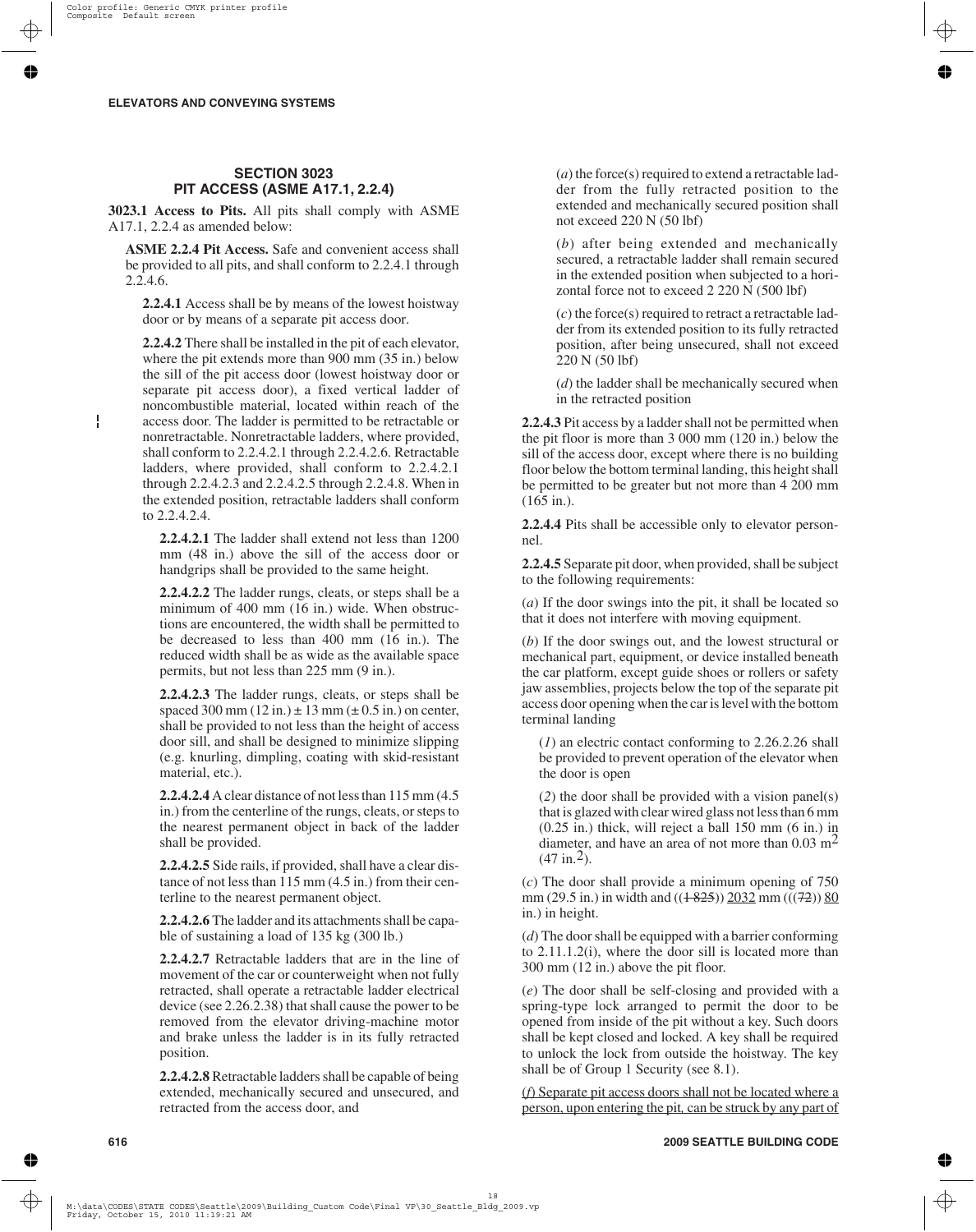the car or counterweight when either is on its fully compressed buffer.

**2.2.4.6** Means to unlock the access door from inside the pit shall be provided. The means shall be located

(*a*) when no pit ladder is provided, not more than 1 825 mm (72 in.) vertically above the pit floor, or

(*b*) when a pit ladder is provided, not more than 1 825 mm (72 in.) vertically above a rung, cleat, or step. The minimum distance from the top rung, cleat, or step to the top of the pit ladder or handhold shall not be less than 1 200 mm (48 in.) (see 2.2.4.2.1 and Nonmandatory Appendix J, Fig. J-1), and

(*c*) with the door in the closed position, in a plane not more than 1 000 mm (39 in.) horizontally from a rung, cleat, or step of the pit ladder (see Nonmandatory Appendix J, Fig. J-1).

**3023.2 Access to underside of cars.** Access to the underside of cars shall comply with ASME A17.1, 2.2.8 as amended below:

**2.2.8 Access to Underside of Car.** Where the distance from the pit floor to the underside of the plank channels or slings exceeds 2 100 mm (83 in.), with the car at the lowest landing, a means shall be permanently installed or permanently stored in the pit to provide access to the equipment on the underside of the car. When access is provided by means of a working platform it shall conform to the requirements of 2.7.5.3.2 through 2.7.5.3.6.

When working platform inspection operation is provided according to 2.7.5.3.6, in hoistways containing a single elevator

(*a*) a pit access door is required, or

(*b*) an additional elevator personnel shall be present outside the hoistway when the pit inspection operation is in effect.

# **SECTION 3024 SHUTOFF VALVE (ASME A17.1, 3.19.4.1)**

**3024.1 Hydraulic elevator shutoff valve.** All hydraulic elevators shall comply with ASME A17.1, 3.19.4.1, Shutoff Valve, as amended below:

**ASME 3.19.4.1 Shutoff Valve.** A manually operated shutoff valve shall be provided between the hydraulic machines and the hydraulic jack and shall be located outside the hoistway and adjacent to the hydraulic machine. An additional shutoff valve may be required in the pit by WAC 296-96-02425.

### **SECTION 3025 GUARD AT CEILING INTERSECTION (ASME A17.1, 6.1.3.3.11)**

**3025.1 Escalator guards.** All escalators shall comply with ASME A17.1, 6.1.3.3.11, Guard at Ceiling Intersection, and the following:

Guards shall be provided at any pinching, snagging or wedging points between the handrail, balustrade and adjacent building components or equipment if such points are within the clearances delineated in 6.1.3.3.11.

#### **SECTION 3026 TEST REPORTS**

**3026.1 Test reports.** For tests required by Section 3028 and ASME 17.1, Part 8, as amended in this code, immediately after tests are completed all test results shall be submitted to the building official for approval on forms furnished by the building official. The submitted results shall be completed and signed by the person performing the tests and shall identify the testing firm. Copies of the completed forms shall be provided to the owner or to the owner's duly-authorized agent.

## **SECTION 3027 ACCEPTANCE INSPECTIONS AND TESTS**

**3027.1 Acceptance inspections and tests.** Inspections and tests shall comply with ASME A17.1, 8.10, Acceptance Inspection and Tests, as amended below.

**ASME 8.10.1 General Requirements for Acceptance Inspections and Tests**

#### **8.10.1.1 Persons Authorized to Make Acceptance Inspections and Tests**

**8.10.1.1.1** The acceptance inspection shall be made by an inspector employed by the building official ((authority having jurisdiction, or by a person authorized by the authority having jurisdiction.))

**8.10.1.1.2** The person installing or altering the equipment shall perform all of the tests required by ASME A17.1, 8.10.2 through 8.10.5 in the presence of the inspector specified in 8.10.1.1.1.

((**8.10.1.1.3** The inspector shall meet the qualification requirements of the ASME QEI-1. Inspectors and inspection supervisors shall be certified by an organization accredited by ASME in accordance with the requirements of ASME QEI-1.))

# **SECTION 3028 PERIODIC INSPECTIONS AND TESTS**

**3028.1 Persons authorized to make periodic inspections and witness tests.** Periodic inspection and tests shall comply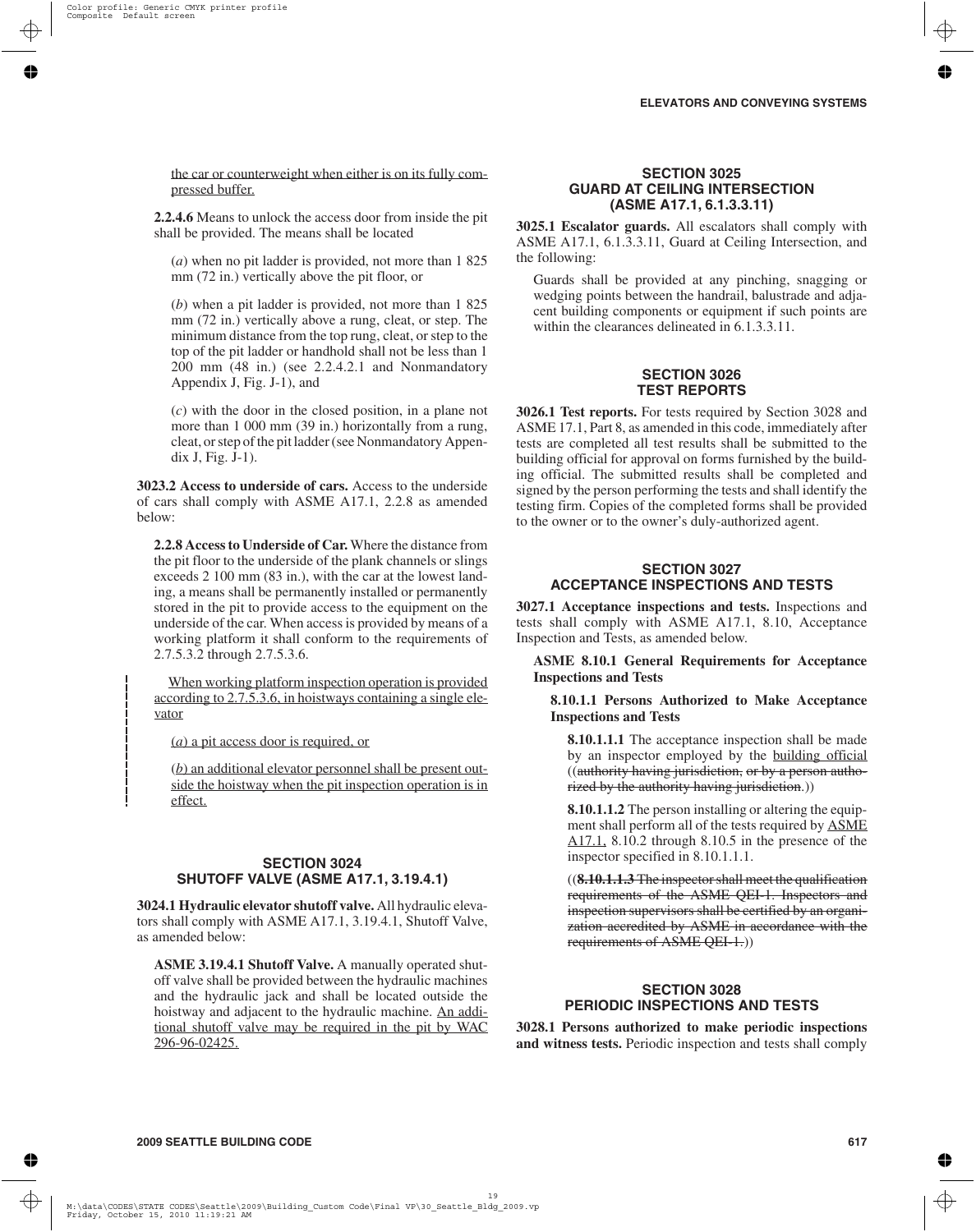with WAC 296-96-23610 as it existed on the date this code became effective and ASME A17.1, 8.11 as amended below:

**8.11.1 General Requirements for Periodic Inspections and Witnessing of Tests**

((**8.11.1.1 Persons Authorized to Make Periodic Inspections and Witness Tests.** The inspector shall meet the qualification requirements of the ASME QEI-1. Inspectors and inspection supervisors shall be certified by an organization accredited by ASME in accordance with the requirements of ASME QEI-1.)

#### **8.11.1.1.1 Periodic Inspections**

*(a)* Periodic inspections shall be made by an inspector employed by the ((authority having jurisdiction)) building official or by a person authorized by the ((authority having jurisdiction)) building official.))

((*(b)* The inspector shall submit a signed written report to the authority having jurisdiction containing the following information:))

 $((H)$  date of inspection(s))

((*(2)* components or systems that have not been inspected))

 $((3)$ Code deficiencies noted during the inspection and a statement as to corrective action taken, if any))

#### **8.11.1.1.2 Periodic Tests**

*(a)* Periodic tests as required in 8.6 shall be witnessed by an inspector employed by the ((authority having jurisdiction)) building official, or by persons authorized by the ((authority having jurisdiction)) building official.

 $((*(b)*)$  The inspector shall submit a signed written report to the authority having jurisdiction containing the following information:))

 $((H)$  date of inspection(s)))

((*(2)* type of test(s) performed))

 $((3)$  detailed results of the test(s) including but not limited to, speed, governor trip speed, safety slide distance, relief valve setting, escalator/moving walk brake torque setting, etc.))

((*(4)* Code deficiencies noted during the test))

((*(5)*statement as to any corrective action taken))

**8.11.1.2 Applicability of inspection requirements.** Inspections required by 8.11.2 through 8.11.5 are to determine that the existing equipment conforms with the following applicable Code requirements:

*(a)* the Code at the time of installation

*(b)* the Code effective as applicable to and for each alteration

 $((e)$  the ASME A17.3 Code, if adopted by the authority having jurisdiction))

 $((NOFES (8.11.1.2)))$ 

((*(1)* The revised ASME A17.2 (see Preface, ASME Elevator Publications) is a guide for inspections.)

((*(2)* References to "Items" and "Parts" are indicated in parentheses as a convenient reference to the applicable inspection procedures in ASME  $A17.2.)$ 

**8.11.1.3 Periodic Inspection and Test Frequency.** The equipment listed in Table 3028 shall be inspected and tested at the intervals specified in Table 3028. ((The frequency of periodic inspections and tests shall be established by the authority having jurisdiction.))

NOTE: Recommended intervals for periodic inspections and tests can be found in ((Nonmandatory Appendix N)) Table 3028.

**8.11.1.4 Installation Placed Out of Service.** Periodic inspections and tests shall not be required when an installation is placed "out of service":

 $(a)$  as defined by the  $((\text{authority having jurisdiction}))$ building official; or

*(b)* when an installation whose power feed lines have been disconnected from the mainline disconnect switch; and

*(1)* an electric elevator, dumbwaiter, or material lift whose suspension ropes have been removed, whose car and counterweight rest at the bottom of the hoistway, and whose hoistway doors have been permanently barricaded or sealed in the closed position on the hoistway side;

*(2)* a hydraulic elevator, dumbwaiter, or material lift whose car rests at the bottom of the hoistway; when provided with suspension ropes and counterweight, the suspension ropes have been removed and the counterweight rests at the bottom of the hoistway; whose pressure piping has been disassembled and a section removed from the premises and whose hoistway doors are permanently barricaded or sealed in the closed position on the hoistway side; or

*(3)* an escalator or moving walk whose entrances have been permanently barricaded.

**8.11.1.5 Making Safety Devices Ineffective.** No person shall at any time make any required safety device or electrical protective device ineffective, except where necessary during tests and inspections. Such devices shall be restored to their normal operating condition in conformity with the applicable requirements prior to returning the equipment to service (see 2.26.7).

> **8.11.1.6** DELETED REDESIGNATED AS 8.6.1.7.3